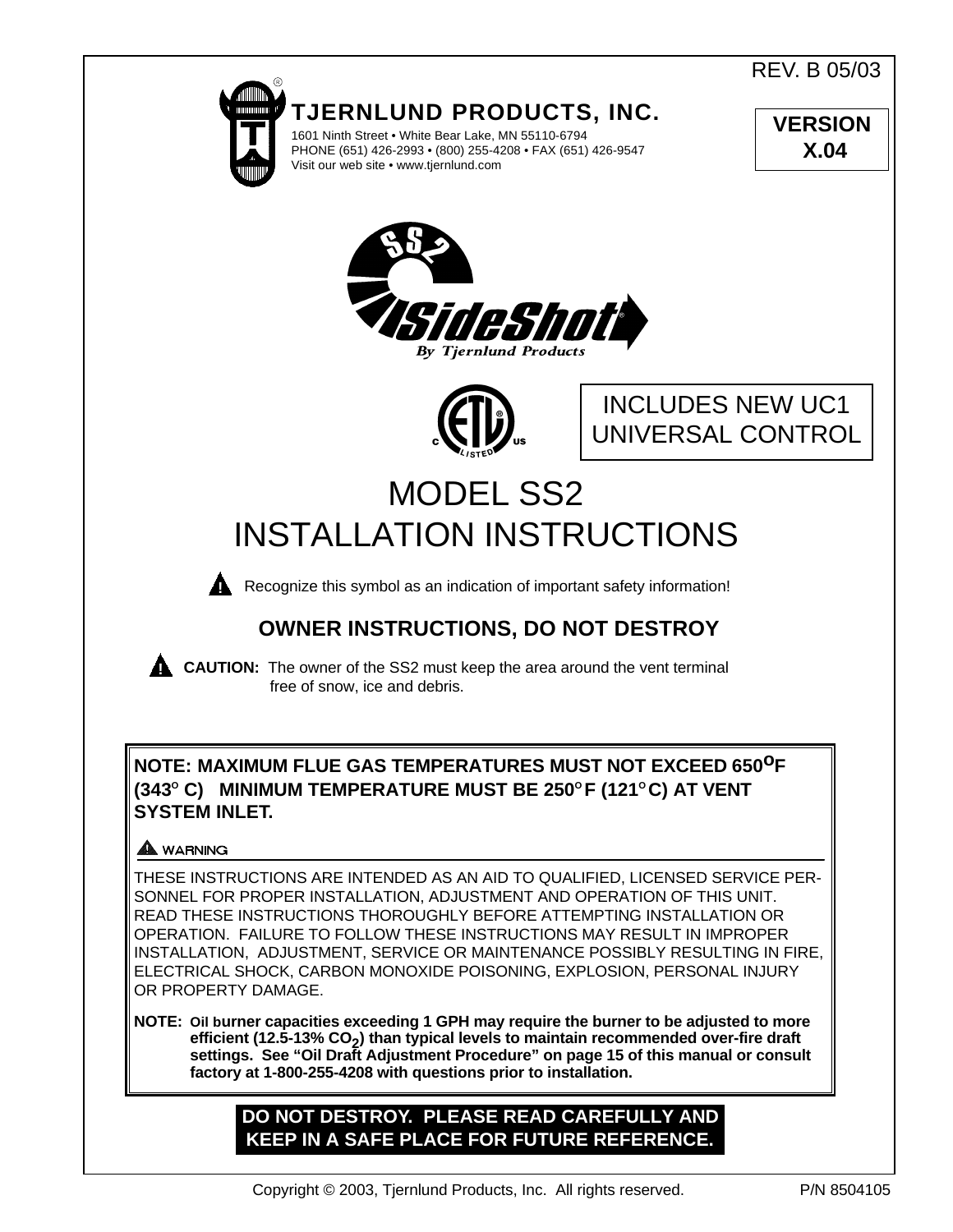Address all correspondence to:

Customer Service • Tjernlund Products, Inc. • 1601 Ninth Street • White Bear Lake, MN 55110-6794

Call us toll free at 800-255-4208, visit our web site @ www.tjernlund.com or email us at fanmail@tjfans.com.

### **TABLE OF CONTENTS**

| Vent Hood Termination Clearances                     |  |
|------------------------------------------------------|--|
|                                                      |  |
|                                                      |  |
| Installation                                         |  |
|                                                      |  |
|                                                      |  |
|                                                      |  |
| <b>Electrical Wiring</b>                             |  |
|                                                      |  |
|                                                      |  |
|                                                      |  |
|                                                      |  |
|                                                      |  |
|                                                      |  |
|                                                      |  |
|                                                      |  |
|                                                      |  |
|                                                      |  |
|                                                      |  |
|                                                      |  |
| CCO <i>Nont Cobinet Mounting</i> Templete (INCEDTED) |  |

SS2 Vent Cabinet Mounting Template (INSERTED)

SideShot<sup>®</sup> is a registered trademark of Tjernlund Products, Inc. for their Models SS1 & SS2 Vent Systems.

# **DESCRIPTION**

The SS2 is a mechanical vent system designed and listed for use with natural draft oil or gas heating equipment. It is factory assembled and wired. The SS2 automatically vents the flue gases from heating equipment to the outdoors. By recirculating indoor air with a cooling fan, surrounding combustible materials remain at safe temperatures. After each burner cycle the SS2 will continue to operate in post-purge mode to purge the heater and vent of residual flue gases. A factory post-purge time is set at 2 minutes and is adjustable up 16 minutes, see "Pre / Post-purge Settings" on page 5. The SS2 features a safety system consisting of the integral UC1 Universal Control, a Fan Proving Switch and a High Limit temperature control. These devices monitor the SS2's performance and will interrupt the main burner if a venting malfunction is detected.

# **APPLICATION TABLE**

Verify that the total BTU/hr. input of the heating appliance(s) fall within the inputs listed below. The BTU/hr. capacity range is based on a maximum of 50 equivalent feet (15 meters). To determine equivalent feet, add the total length of straight vent pipe plus 10 feet (3 meters) for each 90 degree elbow and 5 feet (1.5 meters) for each 45 degree elbow. Vent runs of over 15 linear feet (4.5 meters) require the use of an approved, insulated vent connector to prevent problems related to condensation.

# **WARNING**

**The SS2 Vent System may only be used on Flame Retention Head Oil Burners for oil installations.**

| <b>MODEL</b>    | <b>FLAME RETENTION</b>      | <b>FAN ASSISTED</b>         | <b>ATMOSPHERIC</b>          | MAX. EQUIV. |
|-----------------|-----------------------------|-----------------------------|-----------------------------|-------------|
|                 | OIL BLIRNER                 | NATURAL & LP GAS            | NATURAL & LP GAS            | FFFT        |
| SS <sub>2</sub> | 70,000 - 168,000<br>RTII/hr | 40,000 - 150,000<br>RTII/hr | 40,000 - 125,000<br>RTII/hr | 50          |

Oil burner capacities exceeding 1 GPH may require the burner to be adjusted to more efficient (12.5-13% CO<sub>2</sub>) than typical levels to maintain recommended over-fire draft settings. See "Oil Draft Adjustment Procedure" on page 15 of this manual or consult Tjernlund at 1-800-255-4208 with questions prior to installation.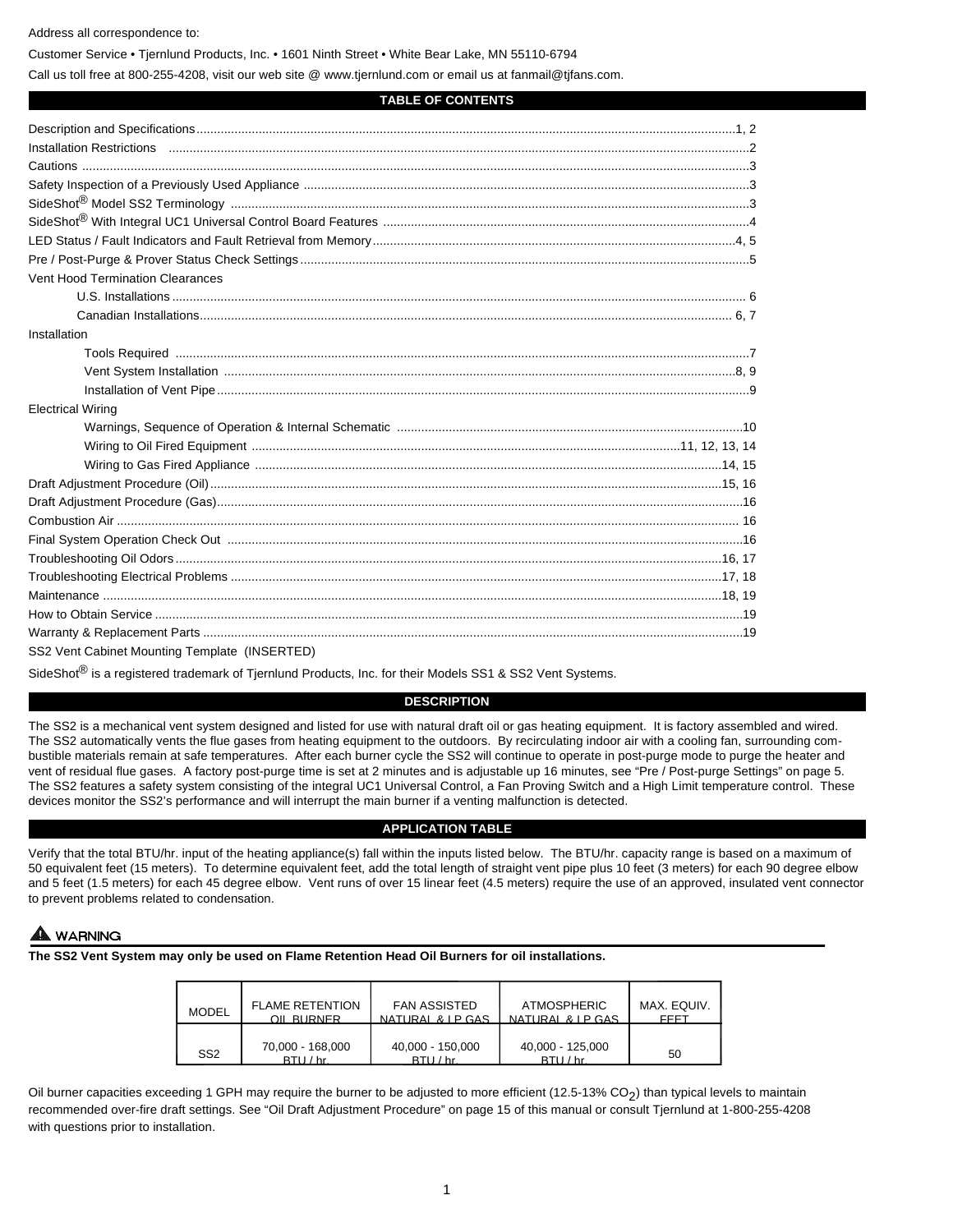#### **SPECIFICATIONS**

**Motor:** 115/1/60, 3000 RPM, 1/25 HP, 1.6 FLA, Ball Bearing Permanently Lubricated.

**Fan Proving Switch:** Non-adjustable set point of -.40" W.C. on pressure drop.

**High Limit:** Manual reset N/C contacts, open at  $170^{\circ}F + 8^{\circ}F (77^{\circ}C + 5^{\circ}C)$ .

**UC1 Universal Control:** See UC1 Universal Control Board Features on page 4.

**Cooling Fan:** 115/1/60, RPM 3000, AMPS .2, CFM 105, DB Level 50.

**Pre-Purge:** Options (0, 5, 20, 35 seconds); **Post-Purge:** Factory set at 2 minutes, Options (0, 30 seconds or 1, 2, 4, 8, 16 minutes). See page 5 for Pre / Post-purge options.



## **GENERAL INFORMATION**

Each SS2 is electrically factory line tested before shipment.

After opening carton, inspect thoroughly for hidden damage. Impeller should rotate freely. If any damage is found notify freight carrier and your distributor immediately and file a concealed damage claim.

#### **INSTALLATION RESTRICTIONS**

- 1. The SS2 may only be installed on flame retention head oil burners for oil installations.
- 2. The SS2 may not be installed on condensing type or solid fuel burning appliances, incinerators or incinerating toilets.
- 3. Oil installations must have a barometric draft control. The SS2 may only be installed on gas appliances equipped with a draft hood, draft diverter or barometric draft control.
- 4. The SS2 may not be connected to a natural draft chimney.
- 5. The SS2 shall not be installed where flue gas temperatures exceed 650 $^{\circ}$ F (343 $^{\circ}$ C) at its inlet. Flue gas temperature verification:

A) On oil fuel, verify flue gas temperature at appliance inlet is at or above 250<sup>0</sup>F (121<sup>0</sup>C) after 5 minutes of operation during setup. See "Oil Draft Adjustment Procedure" on page 16, step 9.

**AND**

- B) After 15 minutes of operation, measure flue gas temperature to verify it is not more than 650<sup>o</sup>F (343<sup>o</sup>C) at SS2 inlet.
- 6. Vent runs of over 15 linear feet (4.5 meters) require the use of an approved, insulated vent connector to prevent problems related to condensation.

# A WARNING

Improper installation, adjustment, alterations, service or maintenance can cause injury, property damage or death. Refer to this manual. For assistance or additional information consult a qualified installer, service agency or the equipment supplier.

Do not exceed the recommended input range of the SS2. Under no circumstances shall the minimum draft adjustment be used for the larger input range of this product. Improper adjustment may result in the dispersion of flue products (carbon monoxide) into the building interior causing carbon monoxide poisoning or death.

If oil nozzle is changed or other equipment is added perform "Draft Adjustment Procedure" on pages 15, 16 again.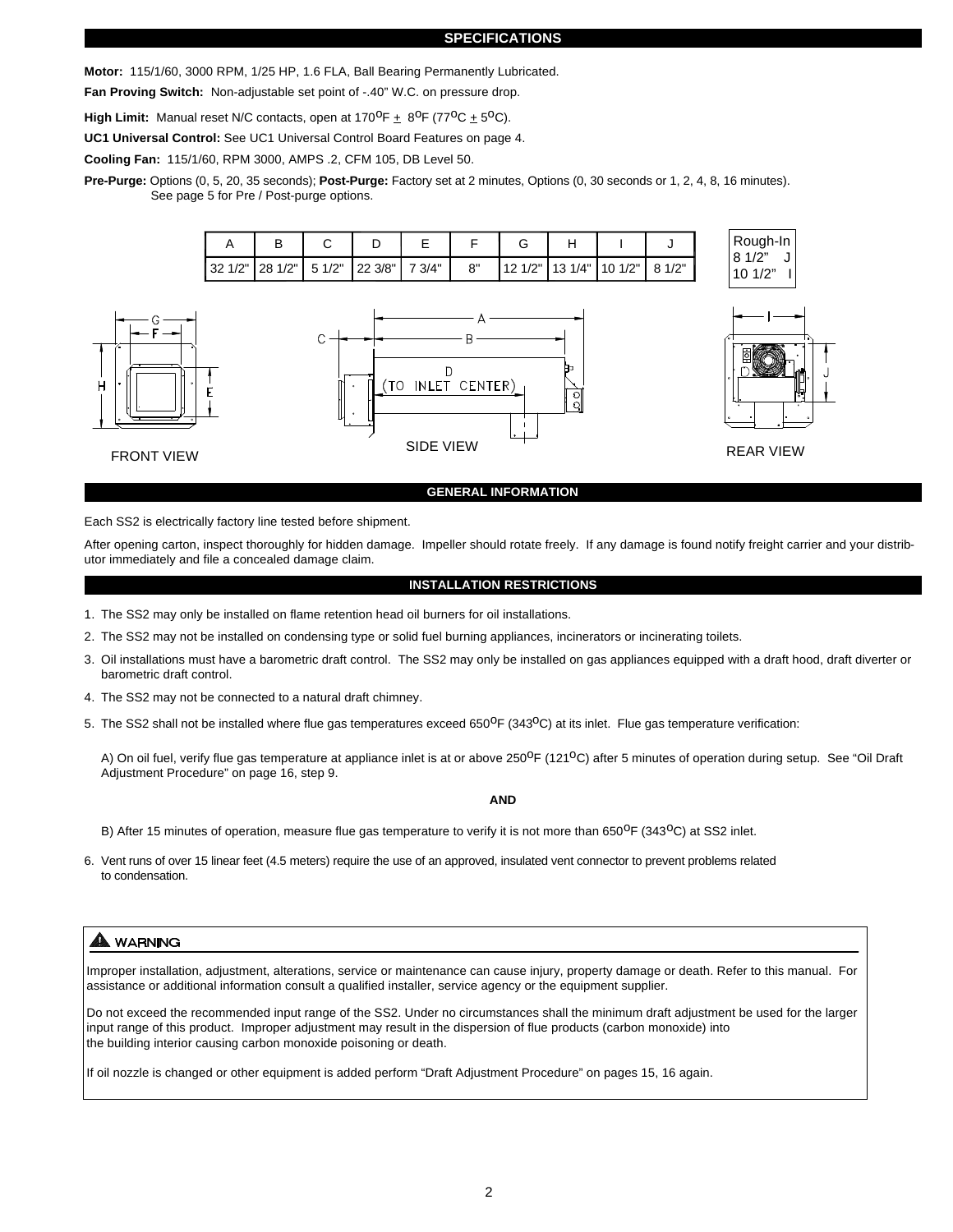# **WARNING**

The SS2 must be installed by a qualified installer (an individual properly licensed and/or trained) in accordance with all local codes or, in their absence, in accordance with the appropriate National Fire Protection Association #31, #54, #211 and the National Electrical Code. In the absence of local codes in Canada, installations must comply with CSA Std 139 (The National Building Code of Canada) and CSA Std 22.1 (The Canadian Electrical Code).

Failure to install, maintain and/or operate the SS2 in accordance with manufacturer's instructions may result in conditions which can produce bodily injury and property damage.

- 1. The installer must verify that the BTU/hr. input of the appliance does not exceed the recommended input of the SS2. See "Application Table" on page 1 of these instructions for maximum input capacities.
- 2. Disconnect power supply from the SS2 and heating equipment when making wiring connections and servicing the SS2. Failure to do so may result in personal injury and/or equipment damage. LED #5 (RED) should be off with power removed.
- 3. Plan the vent layout so that the code required clearances are maintained from plumbing, wiring and combustible materials.
- 4. Flue gas temperatures must not exceed 650<sup>o</sup>F (343<sup>o</sup>C) at SS2 inlet. Ambient temperature must not exceed 104<sup>o</sup>F (40<sup>o</sup>C).
- 5. Oil fuel flue gas temperature at vent system inlet must be at least 250<sup>o</sup>F (121<sup>o</sup>C) during appliance steady state.
- 6. Make certain power source is adequate for the SS2 requirements. Do not add the SS2 to a circuit when the total electrical load is unknown.
- 7. "Safety Inspection of a Previously Used Appliance", below must be completed when replacing a conventional chimney venting system or when SS2 is installed on used heating equipment.

# **SAFETY INSPECTION OF A PREVIOUSLY USED APPLIANCE**

#### **(Perform prior to SS2 installation)**

The following procedure is intended as a guide to aid in determining that an appliance is properly installed and is in safe condition for continuing use. This procedure is based on central furnace and boiler installations and it should be recognized that generalized procedures cannot anticipate all situations. Accordingly, in some cases deviation from this procedure may be necessary to determine safe operation of the equipment.

- a. This procedure should be performed prior to any attempt at modifications of the appliance or installation of the SS2.
- b. If it is determined there is a condition which could result in an unsafe operation, the appliance should be shut off and the owner advised of the unsafe condition.

The following steps should be followed in making the safety inspection:

- 1. Visually inspect the venting system and determine there is no blockage or restriction, leakage, corrosion or other deficiencies which could cause an unsafe condition.
- 2a. Oil Installations: Inspect burner and primary control for proper operation.
- 2b. Gas Installations: Conduct a gas leakage test of the appliance piping and control system downstream of the shutoff valve in the supply line to the appliance.

Inspect burners and cross overs for blockage and corrosion.

- 3. Applicable only to furnaces: Inspect heat exchanger for cracks, openings or excessive corrosion. Check both the limit control and fan control for proper operation.
- 4. Applicable only to boilers: Inspect for evidence of water or combustion product leaks. Determine that the water pumps are in operating condition. Test low water cutoffs, automatic feed controls, pressure and temperature limit controls and relief valves in accordance with the manufacturer's recommendations to determine that they are in operating order.

Excerpts from the National Fuel Gas Code (ANSI Z223.1/NFPA #54), Appendix H.

# **SIDESHOT® MODEL SS2 TERMINOLOGY**

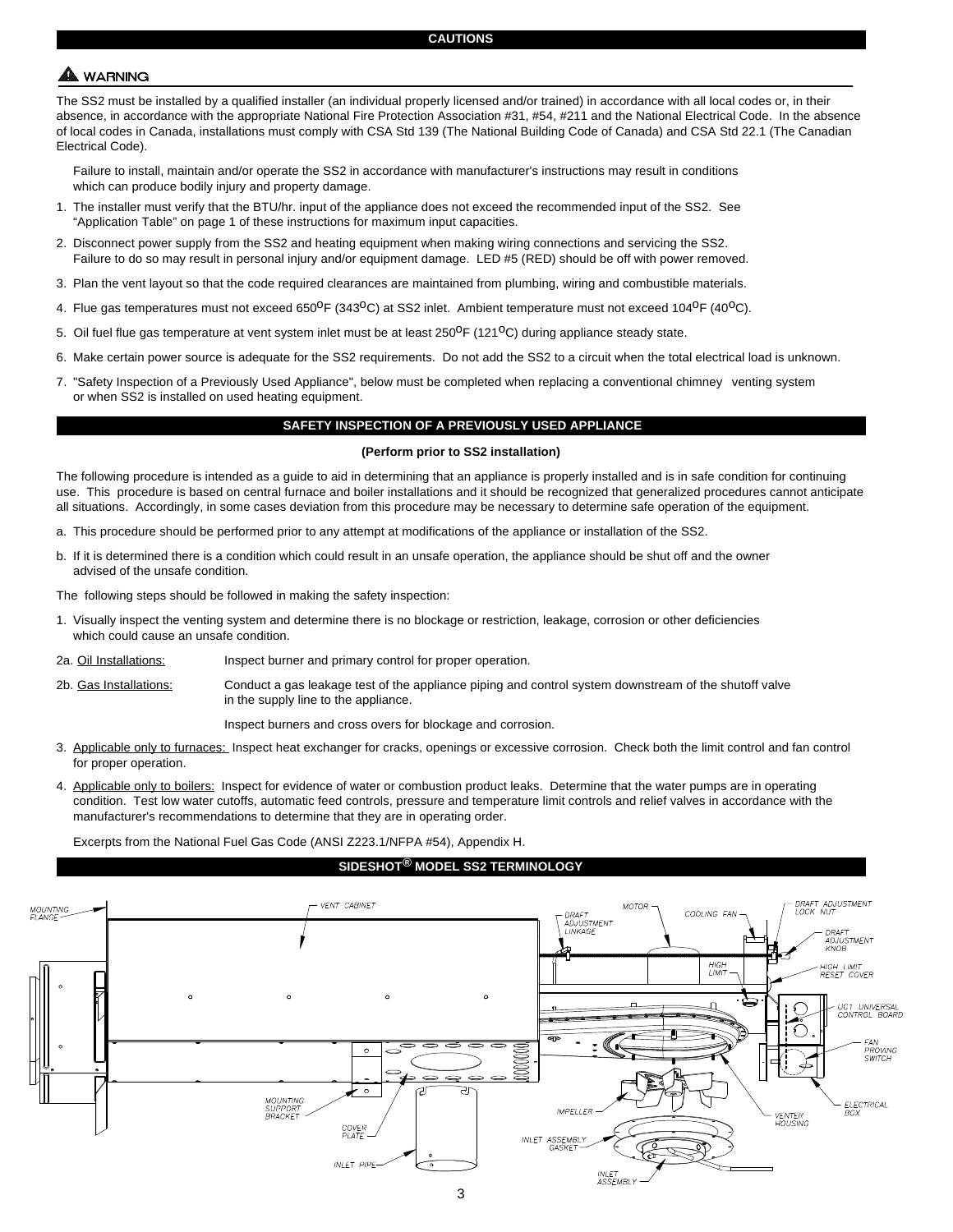

# 3. Circuit protection must be provided by the installer. 16 Amps is the maximum current allowed for this device at terminal L.**V** A 15 Amp circuit breaker is recommended.

# **LED STATUS & FAULT INDICATORS**

# **LED INDICATOR LIGHTS**

| LED #1 (Amber)               | Appliance call for heat.                                                                                                                                                                                                |  |
|------------------------------|-------------------------------------------------------------------------------------------------------------------------------------------------------------------------------------------------------------------------|--|
| LED #2 (Green)               | Safety circuit through P1 & P2 (SS2 Limit & Fan Prover) is verified "Open" upon start-up. Indicates Venter<br>prover is closed during run cycle. Burner circuit is energized with contact closure from terminal 3 to 4. |  |
| LED #3 (Green)               | Power switched to SS2 motor & Cooling Fan from L to MTR & M.                                                                                                                                                            |  |
| LED#4 (Red)                  | Status / Fault indicator.                                                                                                                                                                                               |  |
| LED#5 (Red)                  | 115 VAC power supplied to board. Also used as a status indicator.                                                                                                                                                       |  |
| <b>LED STATUS INDICATORS</b> |                                                                                                                                                                                                                         |  |

LED #4 & #5 (Red) Flashing Alternately = Venter in Pre-purge. (Pre-Purge options 0, 5, 20, 35 seconds)

- LED #4 & #5 (Red) Flashing in Unison = Venter in Post-Purge. (Post-Purge options 0, 30 seconds or 1, 2, 4, 8, 16 minutes)
- LED #4 Flashing Continuously\*  $=$  Fan Prover opened for more than 10 seconds during burner cycle. (Venter will run for 10 minutes, attempting to make Fan Prover)

# **LED FAULT INDICATORS**

Fault conditions are indicated by counting the number of times LED #4 (Red) flashes.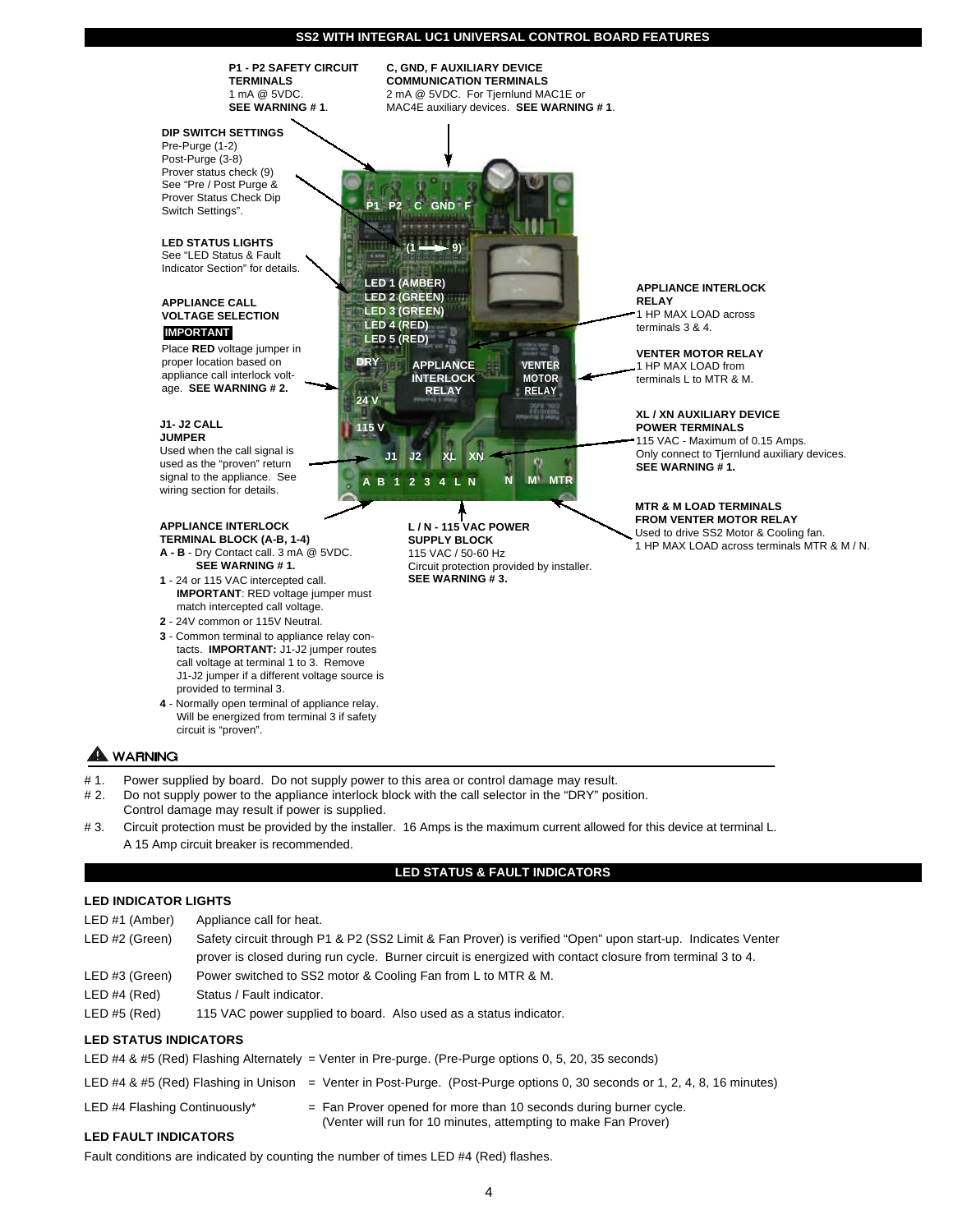- LED #4 Flashes 2 Times Fan Prover was in electrically closed position prior to venter operation. LED #4 Flashes 3 Times\* Fan Prover does not close within 60 seconds after call for heat. LED #4 Flashes 4 Times\* Fan Prover did not re-close after 10 minutes of Venter operation.
- LED #4 Flashes 5 Times\* Fan Prover opened for more than 10 seconds during burner cycle but closed within 10 minutes.
- Investigate causes of Fan Prover not making, i.e; Firing burner at capacities or temperatures exceeding Venter limits, excessive vent pipe runs, high winds, plugged / kinked Fan Prover sensing tube or a faulty Fan Prover. Reset SS2 High Limit. If Limit was tripped and SS2 fires, investigate cause of high heat.

replace any previous fault. **IMPORTANT:** Fault codes will automatically be displayed after a fault condition occurs. If the call for heat interlock signal or 115 VAC power is removed, the UC1 board will reset and the fault will be stored in memory instead of displayed. Any new fault will

# **CHECKING MEMORY FOR LAST FAULT CODE**

**IMPORTANT:** Prior to accessing the fault code memory, note the settings of the dip switches so that they can be returned to their original Pre / Post-Purge positions. When power is supplied to the UC1 use caution when moving dip switches.

The last fault code can be retrieved at any time by setting all dip switches 1-8 to the up, or "on" position. The last fault code, or lack there of, will be indicated by counting the number of times LED #4 flashes. By moving any of the dip switches back to their original position, the fault code will be cleared. **NOTE:** The UC1 board must have its 115 VAC power supply present when any of the (1-8) dip switches are moved back to their original position for the fault code to clear.

# **PRE / POST PURGE AND PROVER STATUS CHECK DIP SWITCH SETTINGS**

# WARNING

Remove power to SS2 and heating equipment when installing, servicing or changing dip switch settings. Failure to do so may result in personal injury and/or equipment damage. LED #5 (RED) should not be on if 115 VAC supply power is removed from the control.

# **Pre-purge**

Used for longer vent runs to get draft fully established throughout the vent system prior to burner ignition. Also beneficial for negative pressure prone environments. **IMPORTANT:** Nuisance equipment lockouts may occur if our pre-purge is running in conjunction with and is longer than any equipment timing circuit. Pre-purge settings must be shorter than burner control lockout time unless wired prior to burner control timing circuit (i.e. aquastat / thermostat).

# **Post-purge**

A Venter post-purge has been factory set at 2 minutes. Confirm that dip switch #5 is in the up or "on" position. Oil fired equipment requires that the post-purge be long enough to eliminate post cycle nozzle drip odor. A longer post-purge may be necessary for longer vent runs or high heat retention, refractory lined combustion chambers. A shorter post-purge may be desired for gas installations.



Prover Status Check Activated

9

The Prover Status Check is activated from the factory. When activated the UC1 Universal Control checks across P1 & P2 safety circuit (SS2 Prover & Limit) to verify that the Fan Prover switch is "Open" upon a call for heat and not stuck "Closed". **IMPORTANT: This must always be in the down "Activated" position when side wall venting.**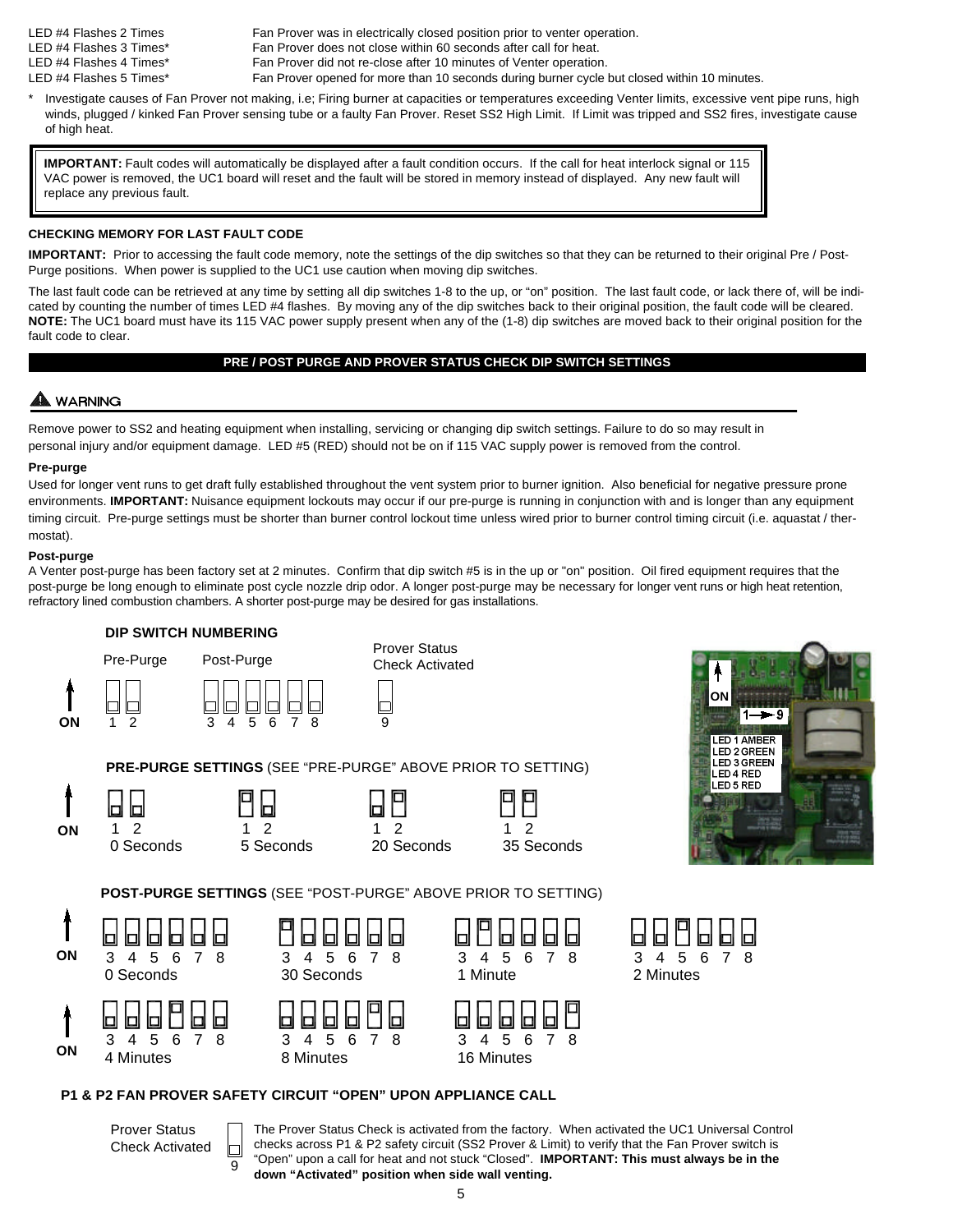#### **VENT HOOD TERMINATION CLEARANCES FOR U.S. INSTALLATIONS**

The SS2 has been Listed according to the requirements of the National Fire Protection Association #31, #54 and #211 as follows below, (See Diagram A).

- The exit terminals of mechanical draft systems shall not be less than 7 feet above grade when located adjacent to public walkways.
- A venting system shall terminate at least 3 feet above any forced air inlet located within 10 feet.
- The venting system shall terminate at least 4 feet below, 4 feet horizontally from or 1 foot above any door, window or gravity air Inlet into any building.
- The bottom of the vent terminal shall be located at least 12 inches above grade.
- The exit terminal shall be so arranged that the flue gases are not directed so as to jeopardize people, overheat combustible structures or enter buildings.
- Not to be less than 10 feet from an adjacent building.

The SS2 is also Listed to terminate a minimum of 12" below, above or horizontally from a soffit, deck or adjacent sidewall. **CAUTION:** The owner of the SS2 must keep the area around the vent terminal free of snow, ice and debris.

**If possible, do not terminate the SS2 on a wall that faces the direction of the prevailing winds. Backdrafts by severe winds can cause oil odors to remain in the structure and/or interrupt equipment operation.**

DIAGRAM A



# **VENT HOOD TERMINATION CLEARANCES FOR CANADIAN INSTALLATIONS**

The SS2 has been Listed according to the requirements of "Mechanical Flue-Gas Exhausters" CSA Std B255-M81 and the "Installation code for Oil burning Equipment" CSA Std B139-M91, (See Diagram A1).

- A venting system shall not terminate underneath a veranda, porch, or deck, or above a paved sidewalk or a paved driveway that is located between two buildings, and that serves both buildings.
- The exit terminals of mechanical draft systems shall not be less than 2.13m (7ft) above grade when located adjacent to a paved sidewalk or driveway.
- A venting system shall not direct flue gases towards brickwork, siding, or other construction, in such a manner that may cause damage from heat or condensate from the flue gases.
- A venting system shall not direct flue gases so as to jeopardize people, overheat combustible structures, or enter buildings.

A venting system shall not terminate within 1.8 m (6ft) of the following:

- A window, door or mechanical air supply inlet of any building, including soffit openings
- A gas service regulator vent outlet
- A combustion air inlet
- A property line
- A direction facing combustible materials or openings of surrounding buildings
- A venting system shall not terminate within 1m (3ft) of the following:
- Above a gas meter/regulator assembly within 1m (3ft) horizontally of the vertical centreline of the regulator
- A oil tank or an oil tankfill inlet
- The inside corner of an L-shaped structure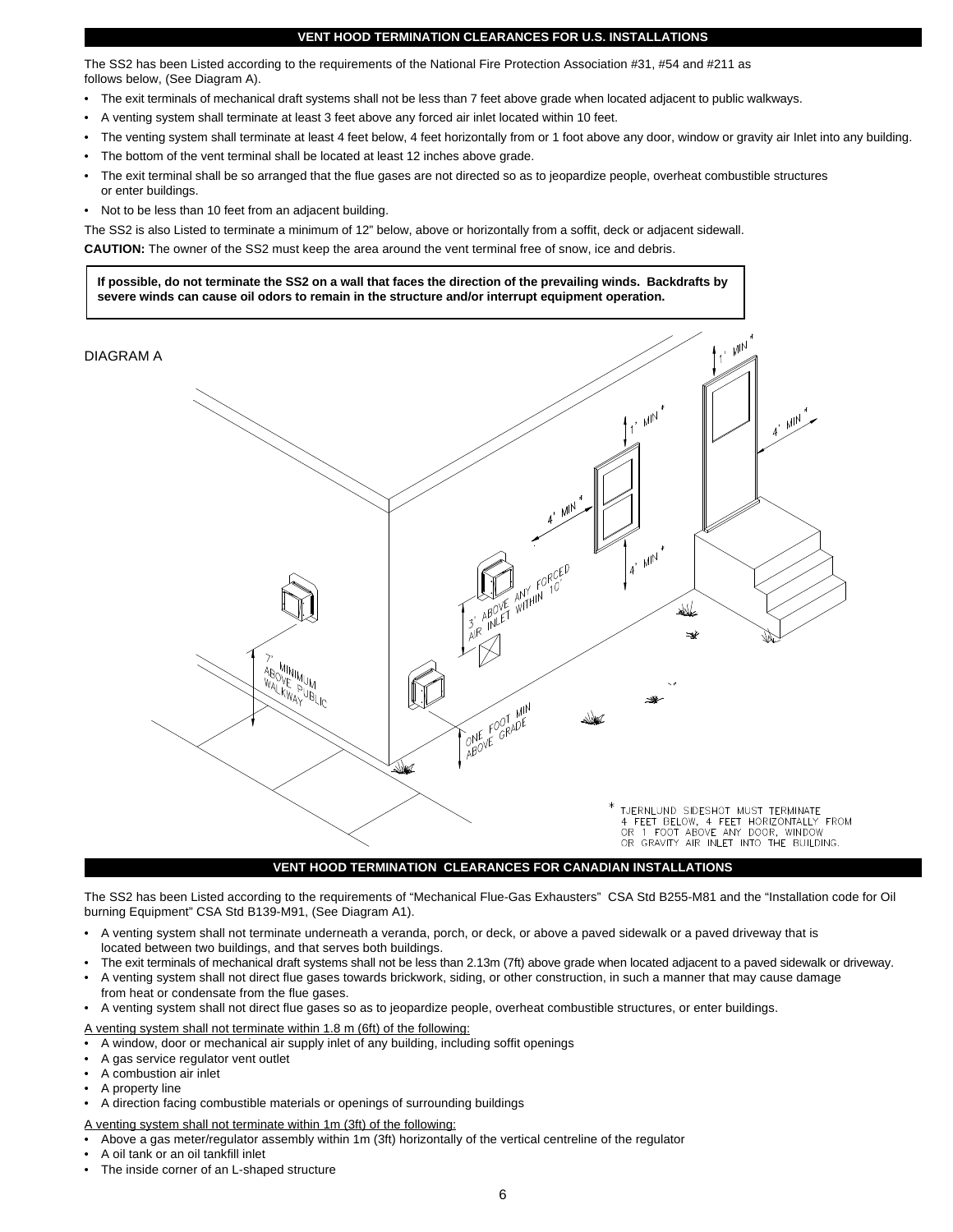A venting system shall not terminate within .3m (1ft) of the following:

• Above grade level or any surface that may support snow, ice, or debris

**CAUTION:** The owner of the SS2 must keep the area around the vent terminal free of snow, ice and debris.



With an inlet flue gas temperature of 650<sup>o</sup>F (343<sup>o</sup>C) or below, the SS2 has been Listed for Zero Clearance from combustibles.

**NOTE: You must allow a minimum 2 foot distance of unobstructed clearance behind the SS2 Vent System for doing maintenance. Allow 6" minimum clearance from bottom of vent cabinet to any obstruction for air flow.** 

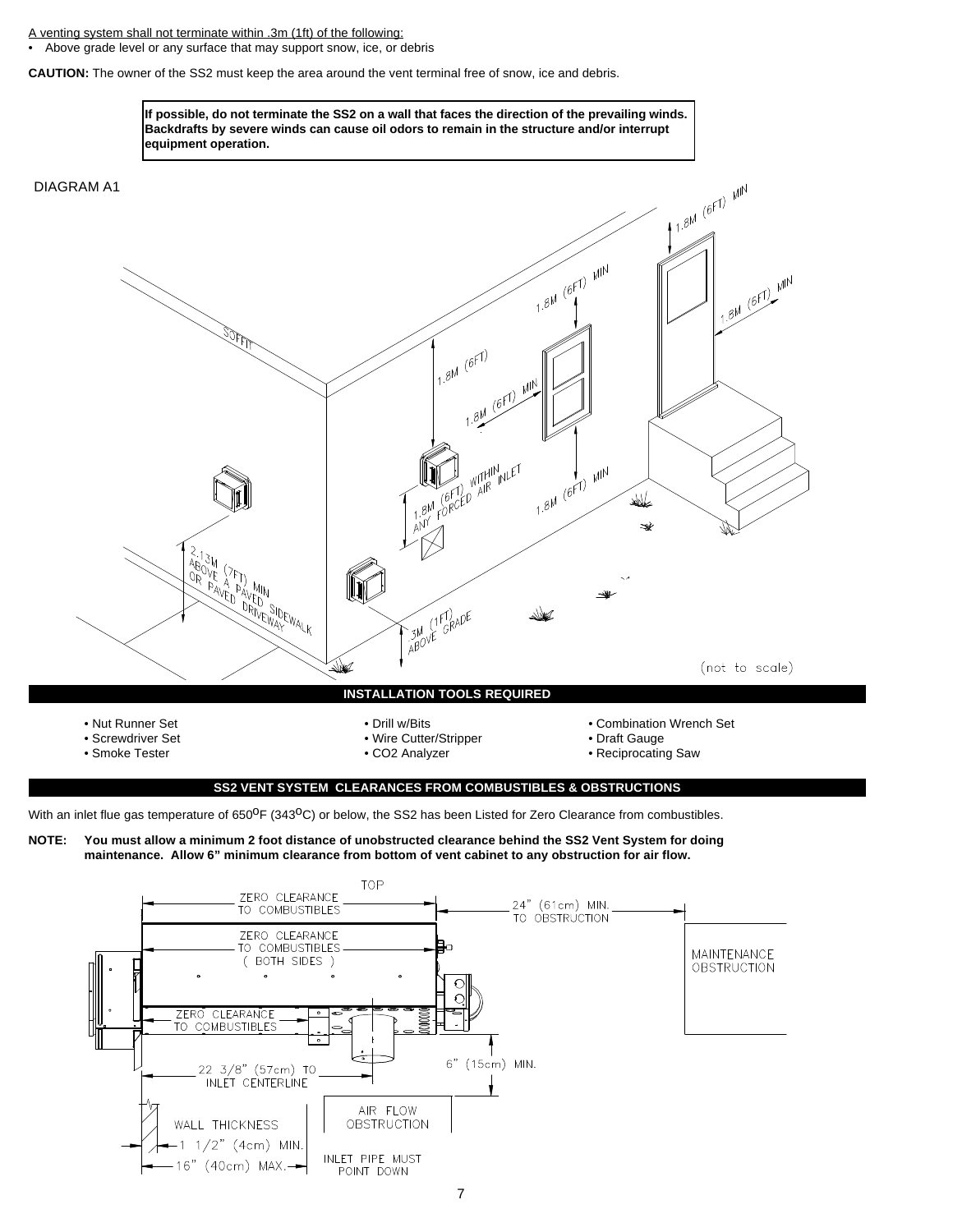#### **INSTALLING SS2 VENT CABINET**

- 1. a) Fold SS2 Vent Cabinet template (Inserted) along dashed line and attach between the floor joists ensuring that it is snug against the sill plate and centered between the floor joists. Follow same procedure if floor trusses are used, (See Diagram B).
	- b) If the SS2 is not being installed between floor joists, attach the template to the wall it will be exiting ensuring it is level.
- 2. Verify that wall penetration will not come in contact with concealed wiring or plumbing. Using 1/2" bit, drill pilot holes noted on each side of the template from inside through rim-joist, wall board, siding, etc., keeping drill bit perpendicular to the wall. 1/2" bit must penetrate through exterior.
- 3. Remove template from rim-joist and attach to building exterior, aligning pilot hole markings on template with holes previously created in Step #2.
- 4. Drill remaining (4) corner holes noted on the template through the building exterior. Remove the template and mark lines from the **outside** edge of the holes drilled, forming a rectangle.
- 5. Using reciprocating saw and appropriate blade, cut a rectangular opening through the rim joist, wall board, siding, etc., on the lines marked in step 4. The rectangular opening should be no larger than 10-1/2" in width by 8-1/2" in height, (See Diagram C).
- 6. Knock out block material exposing rectangular opening through the wall.

**NOTE:** For easy one person installations, remove (3) screws from rear and bottom of vent cabinet. Slide venter assembly out of SS2 cabinet and set aside being careful not to damage housing. After SS2 cabinet is secured to the outside wall, and the vibration isolation mount is installed to the inside wall, replace venter assembly and all (9) screws, (See Diagram D).

7. Apply two beads of exterior rated caulk approximately 3/8" in width at the seam of the outside casing of the SS2 Vent Cabinet and on the inner flange of the Vent Hood Termination, (See Diagram E).



8. Slide the SS2 vent cabinet through the wall with drip flange facing down towards ground, (See Diagram F). Mount Vent Hood to exterior using (6) #10 x 1 1/4" wood screws provided, (See Diagram F). If installing in masonry wall drill 1/4" holes and use wall anchors provided.

> **NOTE:** For mounting on vinyl or lap siding a wood frame with 1" x 2" on the sides and top and 1" x 3" material on bottom can be utilized on exterior wall. This will provide a flush mounting surface for the hood and a nicely finished look with "J" channel when siding. Inside of frame opening should be 10 1/2" wide by 8 1/2" high.

9. After the SS2 is completely installed, apply a bead of exterior rated caulk between the Vent Hood Termination mounting flange and the exterior of the building, (See Diagram G).





# DIAGRAM C



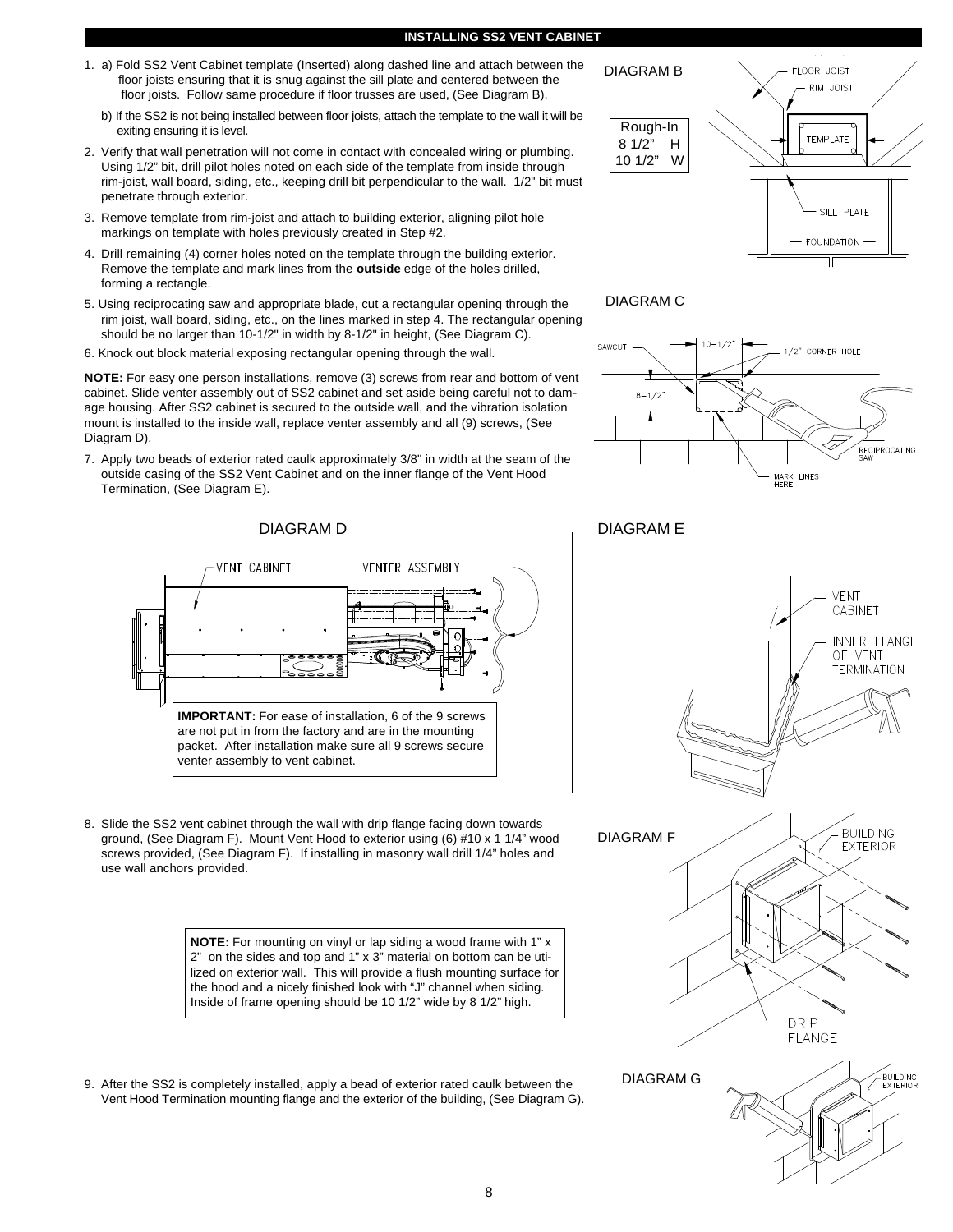#### **INSTALLATION OF WALL SUPPORT BRACKET**

- 1. To prevent damage to the SS2, temporarily support the bottom of the SS2 cabinet (prop on ladder top) while assembling the wall support bracket. Assemble the wall support bracket as shown, (See Diagram H).
- 2. Connect mounting bracket to SS2 using (4) #8 x 3/8" sheet metal screws. Line up holes on bottom of SS2 with mounting bracket to ensure proper placement, (See Diagram H).
- 3. Adjust the wall support bracket so that a slight pitch is maintained for moisture drainage and vibration isolation. Use the prepunched holes on the wall bracket as a template to mark holes to be drilled into the side wall for mounting screws, (See Diagram H).
- 4. a) If installing the bracket into a wood wall, drill 2 pilot holes at each point established in step 3 with a 1/8" drill bit approximately 1" deep and install the screws provided to secure the bracket to the wall.
	- b) If installing the bracket into a masonry wall, drill 2 holes at each point established in step 3 with a 1/4" masonry drill bit. Tap the masonry anchors into the 2 holes drilled and screw the wall bracket onto the wall.



When installing the SS2 Vent System on an oil appliance, a full size barometric draft control must be used. Install the barometric draft control as shown, (See Diagram J). The SS2 may only be installed on gas appliances equipped with a draft hood, draft diverter or barometric draft control. The SS2 inlet pipe is designed to accept 4" vent pipe. Choose type of vent pipe based upon fuel and heater manufacturer's recommendations. The vent pipe used must be in compliance with local codes and the listing of the vent pipe manufacturer. When necessary, install tapered reducers and increasers as shown below.

Determine vent pipe layout which will allow for the least amount of elbows to the appliance. Calculate the equivalent vent pipe length from the appliance to the SS2 Vent System by adding the straight vent pipe length and the equivalent elbow lengths together. Each 90 degree elbow is equal to 10 feet (3 meters) of straight vent pipe, each 45 degree elbow is equal to 5 feet (1.5 meters) of straight pipe. The equivalent vent pipe length must not exceed 50 feet (15 meters) from the appliance to the SS2 Vent System. Vent runs of over 15 linear feet (4.5 meters) require the use of an approved, insulated vent connector to prevent problems related to condensation. It is not necessary to maintain a 1/4" rise per foot of horizontal when Side Wall Venting.

**NOTE: Installing a vent pipe "jog" on vertical vent pipe layouts allows for easier dismantling if servicing is necessary, (See Diagram J).**

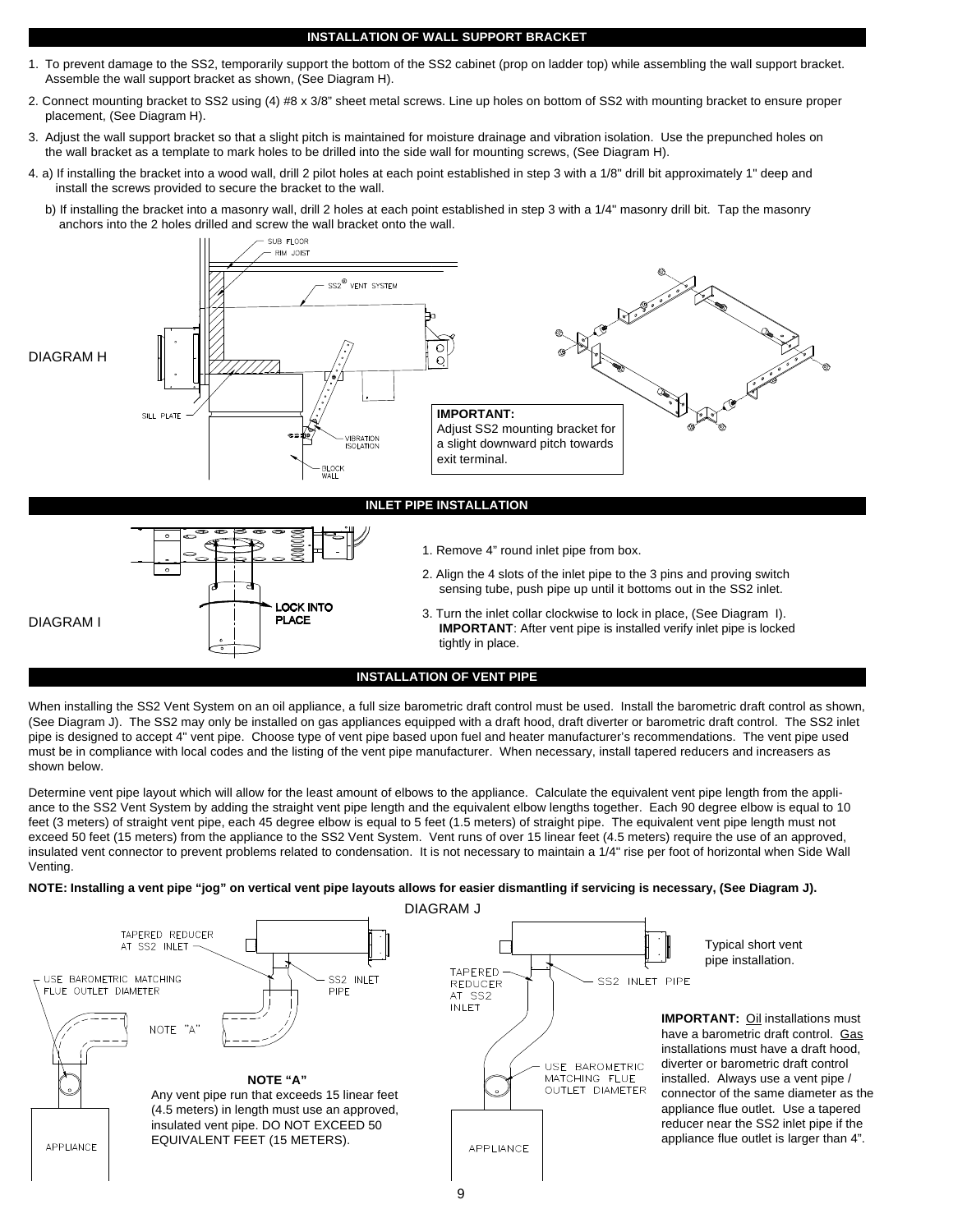# A WARNING

All wiring from the SS2 to the appliance must be appropriate Class 1 wiring as follows: installed in rigid metal conduit, intermediate metal conduit, rigid non-metallic conduit, electrical metallic tubing, Type MI Cable, Type MC Cable, or be otherwise suitably protected from physical damage.

# **IMPORTANT: MORE THAN ONE INTERLOCK METHOD MAY BE APPLICABLE**

In many cases it is easier to interlock with the thermostat/aquastat portion of the heater control circuit vs. the primary control portion of the heater control circuit. Review all of the wiring diagram options prior to choosing the best method.

### **SS2 SEQUENCE OF OPERATION WITH INTEGRAL UC1 UNIVERSAL CONTROL AND 24 VAC OR 115 VAC HEATER CONTROL CIRCUIT:**

Control signal from thermostat, aquastat or primary control is intercepted and routed to terminal "1" on UC1 terminal strip. When terminal "1" is energized with either 24 VAC or 115 VAC, the Venter motor is energized. After draft is established, the Fan Proving Switch closes within 5 to 10 seconds energizing terminal "4", which completes the circuit allowing burner to fire. **NOTE:** If a Venter pre-purge is selected, the burner will not fire until the prepurge time is finished. The Venter will continue to run after the burner has finished firing for the set post-purge time cycle. The UC1 is set for a 2 minute post-purge time period from the factory. See "Pre / Post-Purge Settings" on page 5 for details.

**The "1" input terminal on the SideShot can accept either a 24 VAC or 115 VAC control signal. IMPORTANT:** The RED voltage jumper must be positioned based on appliance interlock voltage 24V or 115V. If using the "DRY" contact activation method, use terminals A & B on UC1 control and position the RED voltage jumper tab in the "DRY" position. **IMPORTANT:** Only one interlock method (i.e. 24V, 115V or "Dry") can be used with the UC1. Multiple appliance interlocks require the use of our MAC-Series multiple appliance controls.

The steps listed under each diagram are intended as a supplement to the diagram. Wiring colors or designations may vary by manufacturer. If you are unable to wire the SS2 as outlined in these instructions, call Tjernlund's Customer Service Department toll free at 1-800-255-4208 for assistance.

**IMPORTANT:** If the call for heat interlock signal or 115 VAC power is removed, the UC1 board will reset and any fault, if present, will be stored in memory instead of displayed. See page 5, "Checking Memory for Last Fault Code".

#### LEGEND: 115 VAC 115 OR 24 VAC FROM CALL JUMPER OR USER-PROVIDED VOLTAGE 24 VAC FROM TERMINAL 3 TO 4 WITH CALL 5 VDC BOARD-GENERATED POWER JUMPER REMOVED DO NOT SUPPLY POWER! **IMPORTANT:** DO NOT SUPPLY VOLTAGE RED JUMPER POSITION MUST BE THE SAME TO "A" OR "B". AS APPLIANCE INTERLOCK VOLTAGE. USER-PROVIDED ∩ COM<br>COM<br>COM žœ LED5 LED4 LED3 LED2 CALL SWITCH  $\Box$ ত<br>ত RED RED GREEN SS2 LIMIT GREEN AMBER  $\mathbf H$  $^{\oslash}$ 공모  $\mathbf{r}$ C P1 P2 "DRY" CALL  $\overline{\mathtt{H}}$ Ø JUMPER OR J2 ON ⊞ ł PRE-PURGE SETTINGS LINE **HOT** 4 3 1  $(1 - 2)$ 88 SS2 PROVER 0 24 VAC 115 VAC OR J1 C ᇎ NEUTRAL<sup>-</sub>COMMON</sup> T Ø 8888 POST-PURGE SETTINGS on INTERLOCK APPROVED ₩ の  $(3 - 8)$ 9 7 8 6 င္ဘ ה<br>ד FOR TJERNLUND XL RELAY € SUPPLY MAC1E OR MAC4E د ا NO OPEN PROVER J OPTION 115 VAC AUXILIARY の  $\overline{\Sigma}$ (9) 50/60 Hz XN DEVICES. DO NOT CONNECT POWER TO P1, P2, C, GND  $\mathcal{L}_{2}$ z OR F. DOING SO PRODUCTS, TJERNLUND 9183006 **I**<br>ISC.<br>ISC.<br>ISC. **COM** WILL DAMAGE THE  $\frac{\text{SS2}}{\text{C}}$   $\frac{\text{CS2}}{\text{C}}$   $\frac{\text{SS2}}{\text{C}\cdot\text{C}}$ **CONTROL** 1 H.P. MAX @ 115 VAC  $\leq$ MOTOR **MOTOR** FAN ×, RELAY NO ML<br>こん  $\circledcirc$ 1303961-1

# **SS2 WITH INTEGRAL UC1 UNIVERSAL CONTROL (THE SS2 MOTOR, COOLING FAN, LIMIT & PROVER ARE ALL FACTORY PREWIRED)**

**WARNING:** Disconnect power supply from the SS2 and heating equipment when making wiring connections and servicing the SS2.Failure to do so may result in personal injury and/or equipment damage. LED #5 (RED) should be off with power removed.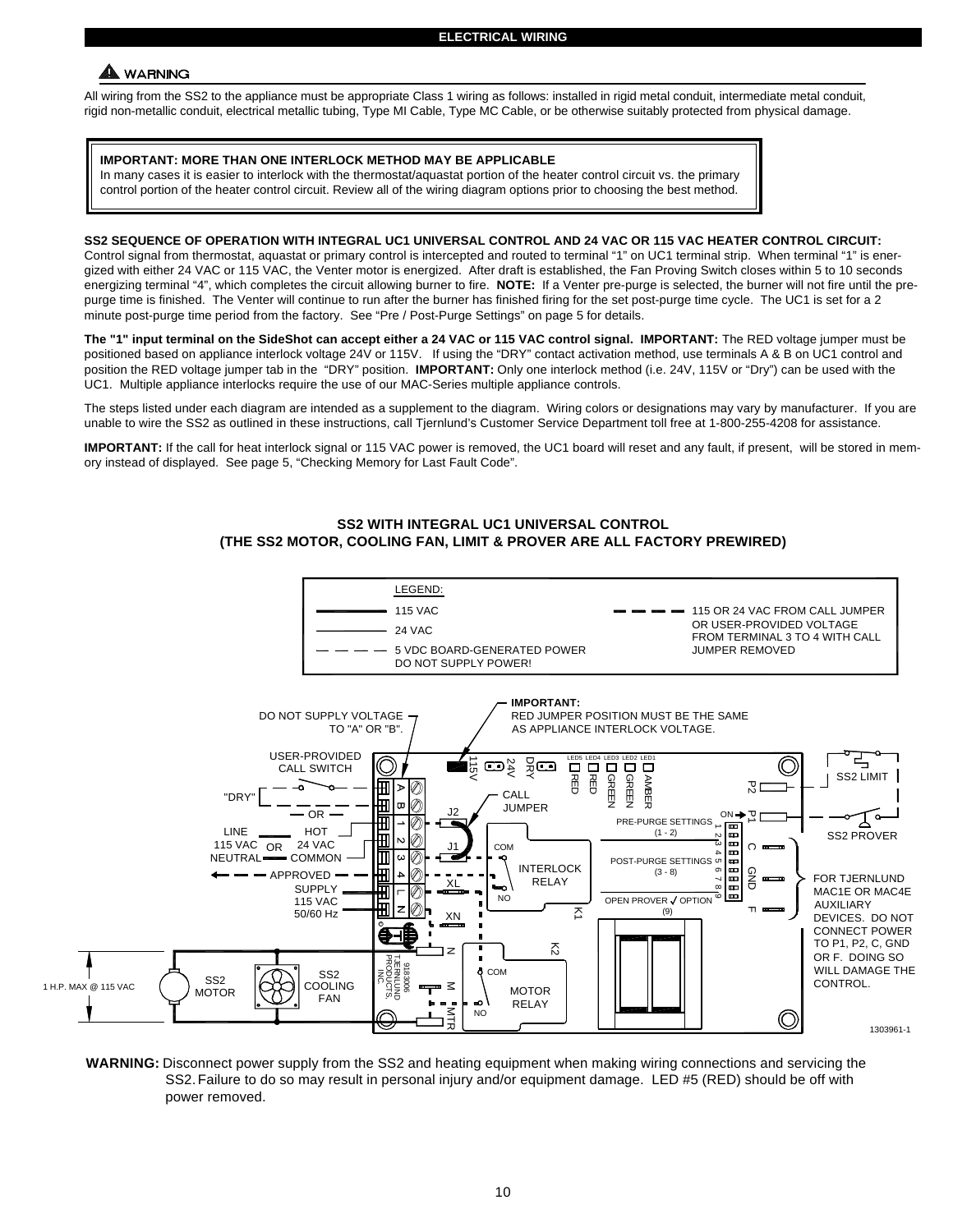# **SIDESHOT WITH INTEGRAL UC1 UNIVERSAL CONTROL CONNECTED TO A HONEYWELL R8184 SERIES OR EQUIVALENT PRIMARY CONTROL**



SS2 ELECTRICAL BOX.

- 1. Separate the Black burner motor wire from the Orange wire of R8184 Primary Control.
- NOTE: Do not separate the ignition transformer wire from the Orange.
- 2. Connect Orange wire of R8184 to #1 on UC1 terminal block.
- 3. Connect #2 on UC1 terminal block to White on R8184.
- 4. Connect Black of burner motor to #4 on UC1 terminal block.
- 5. Connect 115 VAC supply voltage to L & N terminals on UC1. Installer must supply overload and disconnect protection.
- 6. Crimp ground wire to grounding spade in SS2 electrical box.
- 7. Make sure RED voltage jumper on UC1 is on 115V.

# **SIDESHOT WITH INTEGRAL UC1 UNIVERSAL CONTROL CONNECTED TO A HONEYWELL R7184 SERIES OR EQUIVALENT PRIMARY CONTROL WITH A LINE VOLTAGE THERMOSTAT OR AQUASTAT**



**IMPORTANT:** CRIMP GROUND WIRE TO GROUNDING SPADE TERMINAL IN SS2 ELECTRICAL BOX.

- 1. Disconnect burner motor wire off the R7184.
- 2. Connect burner motor terminal of R7184 to #1 on UC1 terminal block.
- 3. Connect #2 on UC1 terminal block to L2 or N.
- 4. Connect #4 on UC1 terminal block to burner motor wire removed from R7184.
- 5. Connect 115 VAC supply voltage to L & N terminals on UC1. Installer must supply overload and disconnect protection.
- 6. Crimp ground wire to grounding spade in SS2 electrical box.
- 7. Make sure RED voltage jumper on UC1 is on 115V.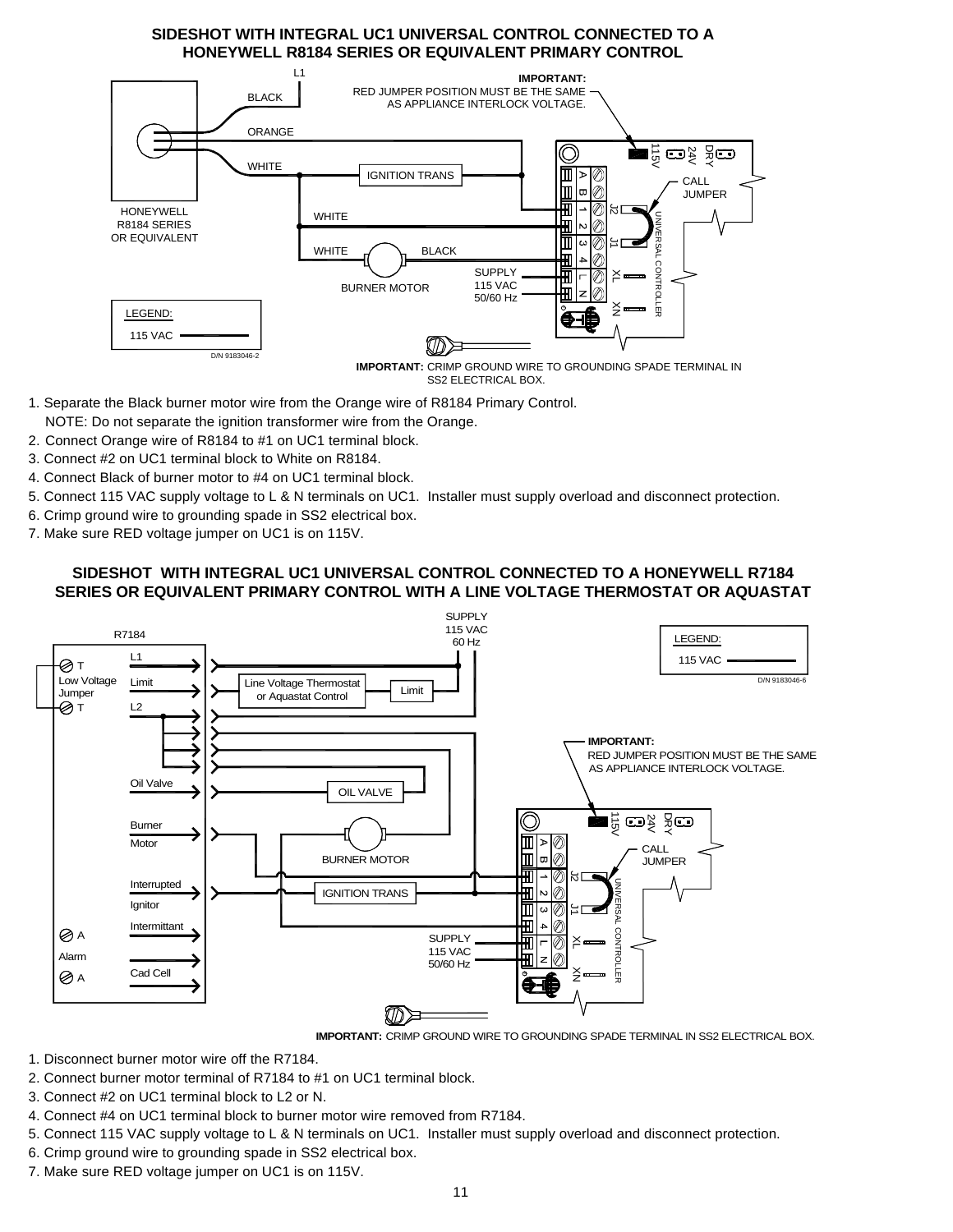# **SIDESHOT WITH INTEGRAL UC1 UNIVERSAL CONTROL CONNECTED WITH AN AQUASTAT**



**IMPORTANT:** CRIMP GROUND WIRE TO GROUNDING SPADE TERMINAL IN SS2 ELECTRICAL BOX.

**CAUTION:** WHEN INTERLOCKING WITH AQUASTAT **DO NOT** DISCONNECT BURNER MOTOR FROM PRIMARY CONTROL / CAD CELL RELAY.

1. Disconnect B1 from L1 of oil burner primary control, burner relay or hot of gas valve and reconnect to #1 on UC1 terminal block.

2. Connect #2 on UC1 terminal block to B2 or N.

3. Connect #4 on UC1 terminal block to the L1 on line voltage oil burner primary control, burner relay or gas valve.

4. Connect 115 VAC supply voltage to L & N terminals on UC1. Installer must supply overload and disconnect protection.

- 5. Crimp ground wire to grounding spade in SS2 electrical box.
- 6. Make sure RED voltage jumper on UC1 is on 115V.

**NOTE:** If burner safety control goes out on lockout, the SideShot will continue to run as long as a call for heat is present.

# **SIDESHOT WITH INTEGRAL UC1 UNIVERSAL CONTROL CONNECTED WITH A CARLIN 40200, 42230, 48245, 50200, 60200 SERIES OR EQUIV. AND A LINE VOLTAGE THERMOSTAT OR AQUASTAT**





- 1. Disconnect burner motor wire off the Orange on Carlin.
- 2. Connect burner motor terminal Orange of Carlin to #1 on UC1 terminal block.
- 3. Connect #2 on UC1 terminal block to L2 or N
- 4. Connect #4 on UC1 terminal block to burner motor wire removed from Orange of Carlin.
- 5. Connect 115 VAC supply voltage to L & N terminals on UC1. Installer must supply overload and disconnect protection.
- 6. Crimp ground wire to grounding spade in SS2 electrical box.
- 7. Make sure RED voltage jumper on UC1 is on 115V.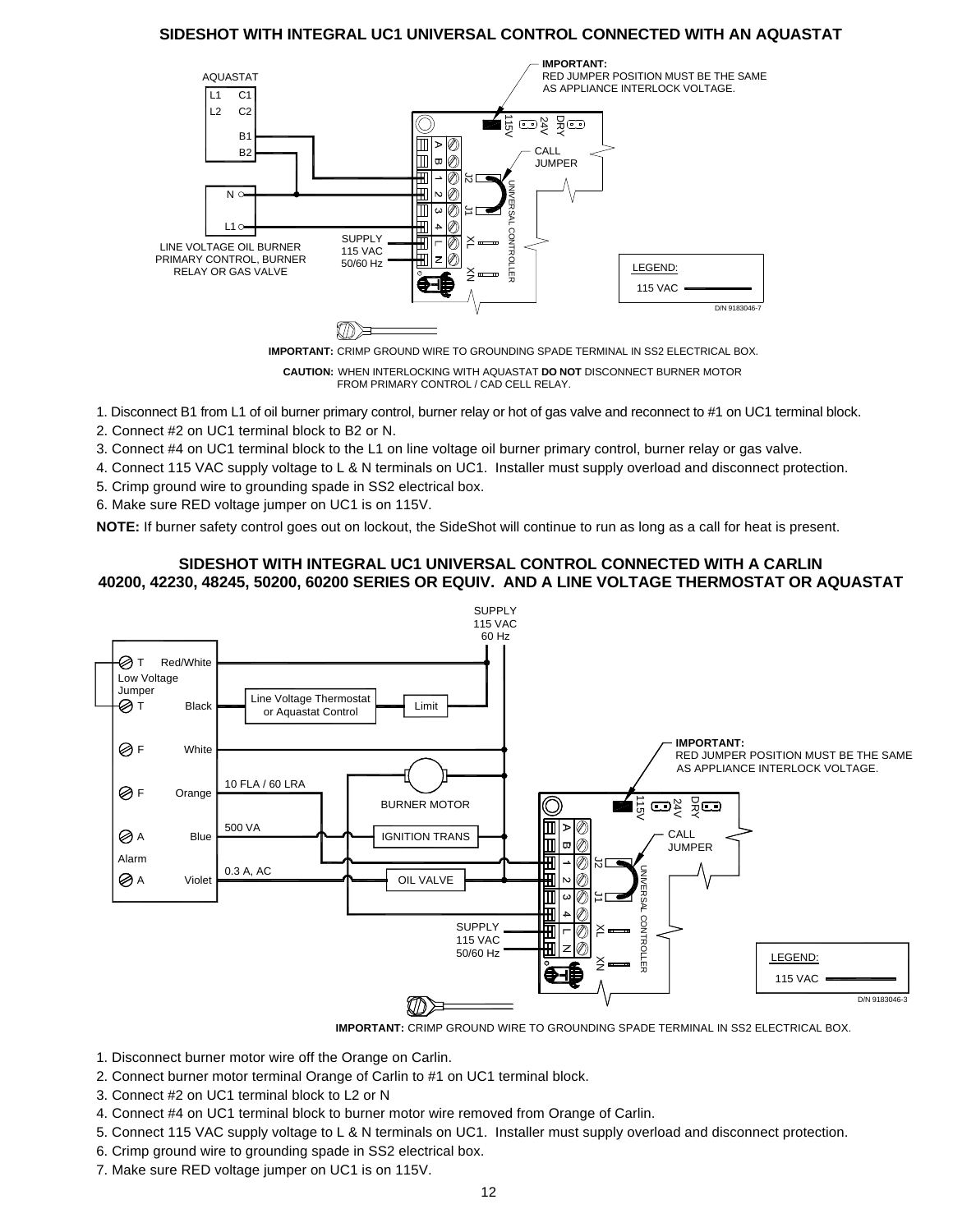# **SIDESHOT WITH INTEGRAL UC1 UNIVERSAL CONTROL CONNECTED TO AN OIL-FIRED FURNACE WITH A HONEYWELL T87 OR EQUIVALENT NON-POWERED THERMOSTAT**



- 1. **IMPORTANT:** Remove J1 & J2 Call Jumper on UC1 to avoid backfeeds or short circuits.
- 2. Connect T87 or Equivalent non-powered thermostat to A and B terminals on UC1.
- 3. Remove T T Jumper from R8184 or equivalent Primary Control.
- 4. Connect #3 on UC1 terminal block to T terminal of Primary Control.
- 5. Connect #4 on UC1 terminal block to remaining T terminal of Primary Control.
- 6. Connect 115 VAC supply voltage to L & N terminals on UC1. Installer must supply overload and disconnect protection.
- 7. Crimp Ground wire to grounding spade in SS2 electrical box.
- 8. Make sure RED voltage jumper on UC1 is on DRY.

**NOTE:** If burner safety control goes out on lockout, the SideShot will continue to run as long as a call for heat is present.

# **SIDESHOT WITH INTEGRAL UC1 UNIVERSAL CONTROL CONNECTED WITH A HONEYWELL R8184 SERIES OR EQUIVALENT PRIMARY CONTROL AND A BURNER MOTOR POST-PURGE**



- 1. Separate the burner motor wire and ignition transformer from the Orange wire of R8184.
- 2. Connect the Orange of R8184 to #1 on UC1 terminal block.
- 3. Connect #2 on UC1 terminal block to White on R8184 or N.
- 4. Connect the HOT wire of oil solenoid valve to #4 on UC1 terminal block and neutral wire to White or N.
- 5. Connect burner motor and ignition transformer HOT wires to M terminal on UC1 and neutrals to White or N.
- 6. Connect 115 VAC supply voltage to L & N terminals on UC1. Installer must supply overload and disconnect protection.
- 7. Crimp ground wire to grounding spade in SS2 electrical box.
- 8. Make sure RED voltage jumper on UC1 is on 115V.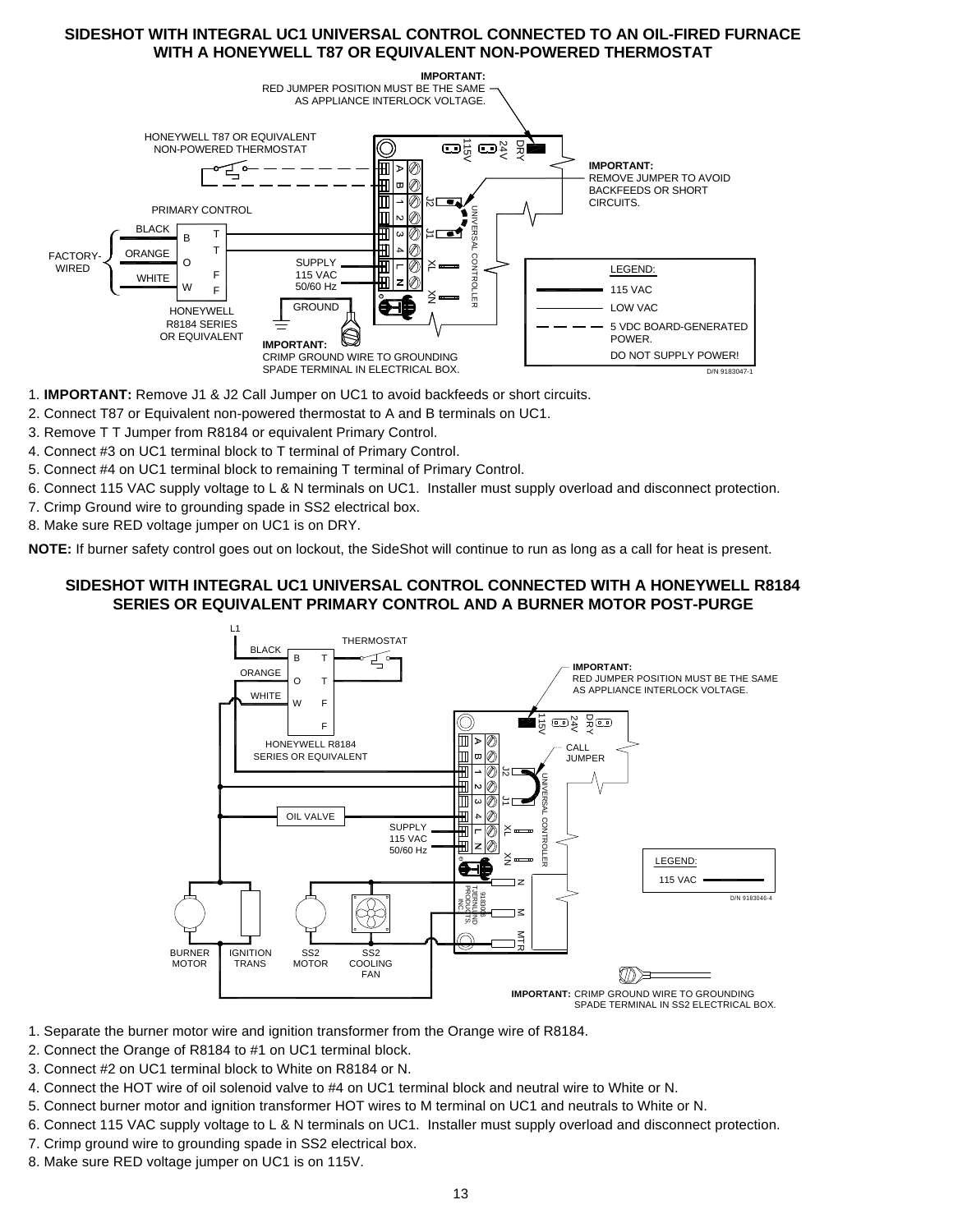# **SIDESHOT WITH INTEGRAL UC1 UNIVERSAL CONTROL CONNECTED WITH A SINGLE ZONE 24 VAC THERMOSTAT**



**IMPORTANT:** CRIMP GROUND WIRE TO GROUNDING SPADE TERMINAL IN SS2 ELECTRICAL BOX.

- 1. Connect W from t-stat to #1 on terminal block of UC1.
- 2. Connect #2 on UC1 terminal block to C on internal control terminal strip of furnace/boiler.
- 3. Connect #4 on UC1 terminal block to W on internal control terminal strip of furnace/boiler.
- 4. Connect 115 VAC supply voltage to L & N terminals on UC1. Installer must supply overload and disconnect protection.
- 5. Crimp ground wire to grounding spade in SS2 electrical box.
- 6. Make sure RED voltage jumper on UC1 is on 24V.

**NOTE:** If burner safety control goes out on lockout, the SideShot will continue to run as long as a call for heat is present.

# **SIDESHOT WITH INTEGRAL UC1 CONTROL CONNECTED WITH A 24 VAC ELECTRONIC IGNITION MODULE**



- 1. Remove the wire on MV at gas valve and connect it on #1 on UC1 terminal block.
- 2. Connect #2 on UC1 terminal block to MV/PV.
- 3. Connect #4 on UC1 terminal block to MV on gas valve.
- 4. Connect 115 VAC supply voltage to L & N terminals on UC1. Installer must supply overload and disconnect protection.
- 5. Crimp ground wire to grounding spade in SS2 electrical box.
- 6. Make sure RED voltage jumper on UC1 is on 24V.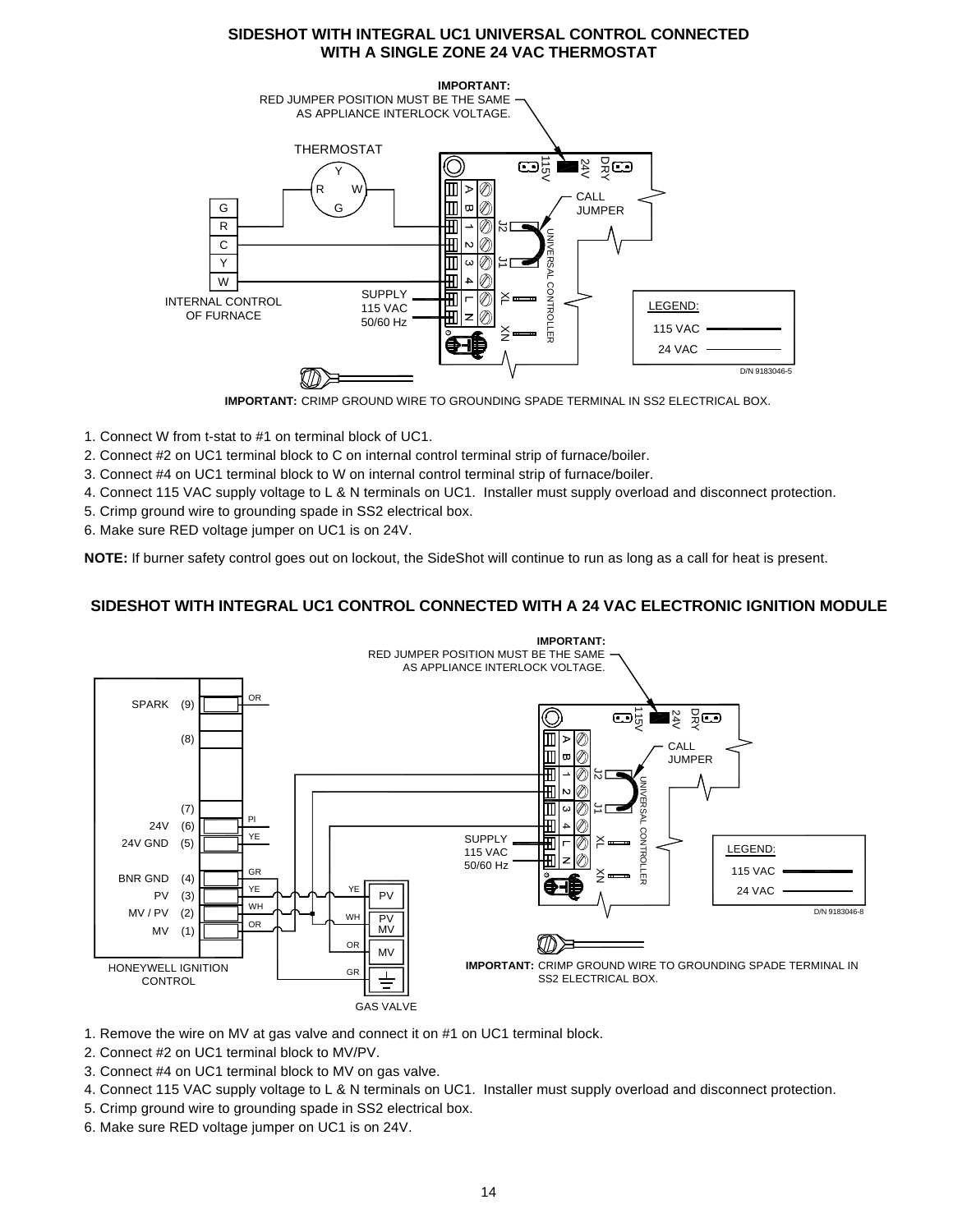# **SIDESHOT WITH INTEGRAL UC1 UNIVERSAL CONTROL CONNECTED WITH A 24 OR 115 VAC STANDING PILOT**



SS2 ELECTRICAL BOX. **IMPORTANT:** CRIMP GROUND WIRE TO GROUNDING SPADE TERMINAL IN

- 1. Remove the wire on TH or HOT of gas valve and connect it on #1 on UC1 terminal block.
- 2. Connect #2 on UC1 terminal block to TR or Common.
- 3. Connect #4 on UC1 terminal block to TH or HOT on gas valve.
- 4. Connect 115 VAC supply voltage to L & N terminals on UC1. Installer must supply overload and disconnect protection.
- 5. Crimp ground wire to grounding spade in SS2 electrical box.

6. Make sure RED voltage jumper on UC1 is on 24V or 115V depending on control voltage.

**NOTE:** If burner safety control goes out on lockout, the SideShot will continue to run as long as a call for heat is present.

# **DRAFT ADJUSTMENT PROCEDURE FOR OIL EQUIPMENT**

The SS2 Vent system will properly vent a wide range of BTU/hr. input capacities. To compensate for different burner capacities, vent connector lengths, types and sizes, it features a draft adjustment located on the back of the venter assembly. Turning this draft adjustment knob clockwise will increase draft and raise the BTU capacity. Turning the knob counter-clockwise will decrease draft and lower the BTU capacity. The SS2 is factory set for the highest draft (BTU capacity).

# **IMPORTANT:**

Before proceeding, close all windows, doors and fireplace dampers. Turn on all appliances in the structure that exhaust indoor air such as clothes dryer, exhaust fans, range hoods, bathroom and whole house exhaust fans. Failure to perform the draft adjustment procedure may cause a poor vent system installation possibly resulting in fire, carbon monoxide poisoning, explosion, personal injury or property damage.

- 1. Insert a stack thermometer into the vent pipe as close as possible to the SS2 inlet. **NOTE:** plug hole when finished with installation.
- 2. Adjust barometric draft control to the minimum or least draft setting.
- 3. Place the heating system into operation. **NOTE:** There will be a slight pause between the venter operation and the burner operation. A Venter pre-purge of up to 35 seconds may also be selected. See "Pre / Post-Purge Settings" on page 5. DIAGRAM K
- 4. Continuously monitor the over fire draft and adjust the SS2 draft adjustment knob to maintain a reading of -.02 to -.03" W.C.. When the flue gas temperature at the venter inlet has stabilized make any final draft adjustment necessary to maintain a reading of -.02 to -.03" W.C.. **IMPORTANT:** If a minimum of -.02" W.C. cannot be obtained with the SS2 draft adjustment knob turned fully clockwise and adjust barometric damper closed "more draft" until a reading of -.02" W.C. is obtained.
- 5. Perform a smoke test and make any adjustments to the burner air shutter and venter draft adjustment to arrive at a trace of smoke (between 0 and 1) at a minimum over fire draft of -.02" W.C..
- 6. Perform a CO2 test at the same location as the smoke test. Reduce the CO2 1% to 2% by opening the burner air shutter. Recheck over fire draft and increase venter draft or adjust barometric damper closed "more draft" if necessary to maintain a minimum of -.02" W.C..



# A WARNING

Do not allow heating system to run at less than a -.02" W.C. over fire draft or at a CO2 level that is less than a 1% reduction from the value measured at a trace of smoke and a -.02" W.C. over fire draft. If these parameters are unobtainable, contact Tjernlund at 1-800-255-4208 for Technical Assistance.

- 7. Remove the call for heat from the heating system. **NOTE:** The SS2 will run in post-purge mode which is factory set at 2 minutes and adjustable up to 16 minutes. Allow the system to cool down to ambient room temperature.
- 8. Restart the heating system.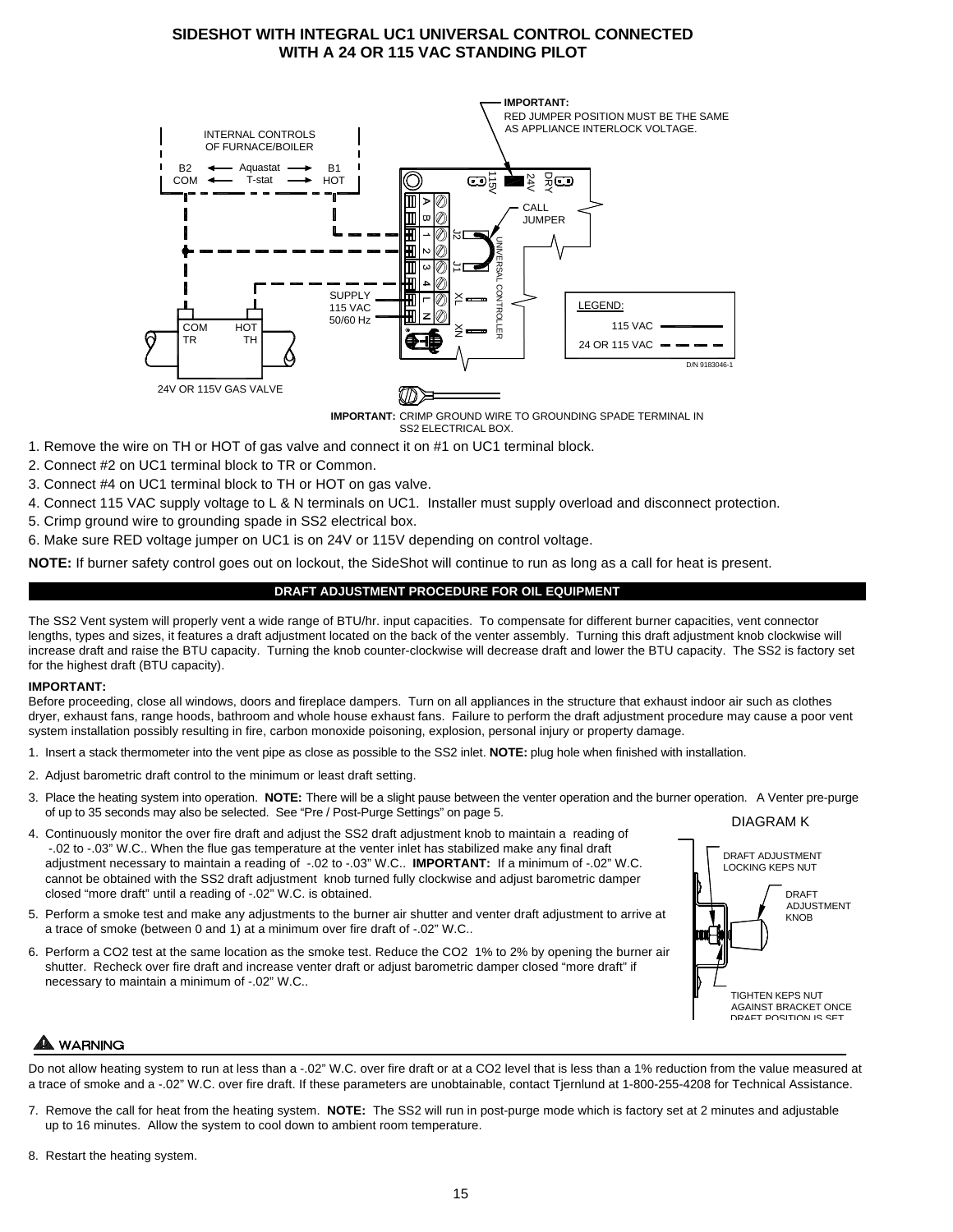- 9. At 5 minutes into the restart, read and record the inlet temperature \_\_\_\_\_\_\_\_\_\_\_\_\_\_\_\_\_\_\_C. If this temperature is above 250° F (121°C)., continue to step 10. If this temperature is below 250°F (121°C), insulate the pipe with an approved pipe insulation. Verify that the over fire draft and CO2 have not changed, If they have, redo the adjustment steps. With the pipe insulated, redo the 5 minute temperature test and record the new value here \_\_\_\_\_\_\_\_F, \_\_\_\_\_\_\_\_C. If insulating the pipe did not increase the inlet temperature above 250° F. (121°C) within 5 minutes of the heating system call for heat, call 800-255-4208 for technical support.
- 10. Lock down the burner primary air adjustment, the barometric adjustment knob and the SS2 draft adjustment with the lock nut that is behind the knob bracket, (See Diagram K). Verify the over fire draft and CO2 readings have not changed from the earlier values.

### **DRAFT ADJUSTMENT PROCEDURE FOR GAS APPLIANCES**

The SS2 Vent system will properly vent a wide range of BTU/hr. input capacities. To compensate for different burner capacities, vent connector lengths, types and sizes, it features a draft adjustment located on the back of the venter assembly. Turning this draft adjustment knob clockwise will increase draft and raise the BTU capacity. Turning the knob counter-clockwise will decrease draft and lower the BTU capacity. The SS2 is factory set for the highest draft (BTU capacity).

#### **IMPORTANT:**

Before proceeding, close all windows, doors and fireplace dampers. Turn on all appliances in the structure that exhaust indoor air such as clothes dryer, exhaust fans, range hoods, bathroom and whole house exhaust fans. Failure to perform the draft adjustment procedure may cause a poor vent system installation possibly resulting in fire, carbon monoxide poisoning, explosion, personal injury or property damage.

- 1. Place the heating system into operation. **NOTE:** there will be a slight pause between venter operation and burner operation. A Venter pre-purge of up to 35 seconds may also be selected. See "Pre / Post-Purge Settings" on page 5. If installation uses a barometric draft control adjust it to the minimum or least draft setting. Allow heater to operate for 5 minutes.
- 2. **PREFERRED METHOD:** MUST HAVE DRAFT GAUGE AVAILABLE Sample draft one foot after draft hood, diverter or barometric draft control using a draft gauge. If the draft reading is in excess of -0.05" W.C. turn the draft adjustment knob on the SS2G counterclockwise so that a draft reading of -0.02" to -0.05" W.C. is obtained. Never adjust draft to a setting of less than -0.02" W.C. If the vent system is terminated on a wall subject to prevailing winds a -0.05" W.C. draft setting is recommended.
- 3. If a draft gauge is not available test for spillage at the draft hood, diverter or barometric draft control using the flame from a match, lighter or candle and determine the following:
- A. The flame or smoke is being drawn into the draft hood, diverter or barometric draft control.
- B. The main burner is burning properly, i.e. no floating, lifting or flash back.
- C. If the heater has a two stage or modulating gas valve verify that burner operates properly at both low and high fire.
- If the draft appears excessive turn the draft adjustment knob counterclockwise and repeat steps A through C.
- 4. Lock the draft adjustment knob in place by tightening the locking nut behind the bracket, (See Diagram K).
- 5. Turn off appliances and exhaust fans activated for draft adjustment procedure.



### **COMBUSTION AIR**

Adequate combustion air is vital for proper combustion and for safe venting. Likewise, for proper SS2 performance, adequate combustion air must be available to the appliance. Many installers assume adequate combustion air is present, especially in older homes. In some cases this is a false ssumption, because many older homes have been made "tight" due to weatherization. Size the combustion air opening(s) into the appliance room as outlined NFPA 54/NFPA 211. When installing a SS2, it is not necessary to supply any more combustion air than normally required when conventional venting. Common symptoms of inadequate combustion air include: Fan Proving Switch short cycling, odor present at the end of burner cycle, outside air enters the structure through the SS2 Vent System on SS2/Appliance off cycle.

# **FINAL SYSTEM OPERATION CHECK-OUT**

- 1. Adjust thermostat or appliance controls to call for heat.
- 2. Verify that the SS2 operates first, prior to burner ignition. Allow heating equipment and SS2 to operate continuously while performing steps 3-5.
- 3. Close all doors and windows of the building. If heating equipment is installed in utility room or closet, close the entrance door to this room. Close fireplace dampers.
- 4. Turn on all appliances in the structure that exhaust indoor air during their operation, e.g. turn on clothes dryer and exhaust fans such as range hoods, bathroom exhaust and whole house fans.
- 5. Allow SS2 and equipment to operate for at least 15 minutes. Tripping of the burner circuit by the Fan Prover Switch during the 15 minute operation indicates an unsafe operating condition. Turn fuel supply off to appliance and DO NOT OPERATE UNTIL UNSAFE VENTING CONDITION IS INVESTIGATED BY QUALIFIED SERVICE PERSONNEL.
- 6. Turn thermostat or equipment controls to the "off" position. Verify that the venter operates for the post-purge time period set while burner is not firing before the SS2 turns off. See "Pre / Post-Purge Settings" on page 5.
- 7. Return all windows, doors and exhaust fans to their original conditions of use.

# **TROUBLESHOOTING OIL ODORS**

Many problems can be eliminated quite easily by having the equipment properly set up by a professional oil-heat service contractor. The sophistication of today's heating equipment and instrumentation needed for efficient operation requires proper training. There is no substitute for the work of a qualified oil-heat service professional. All troubleshooting recommendations that follow assume the equipment is installed and maintained by a qualified service person.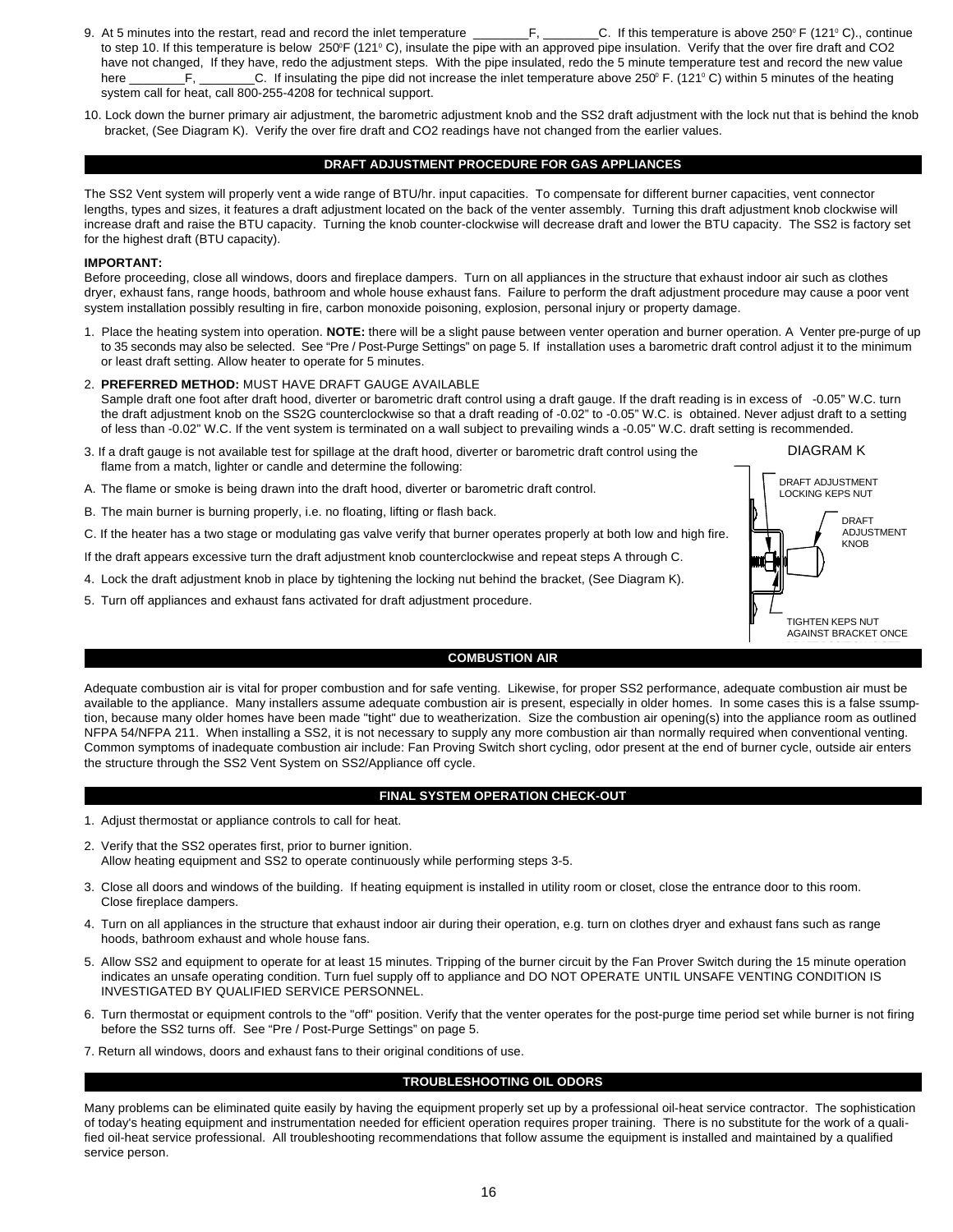**Post-purge:** A post-purge is always necessary on oil installations. The factory default post-purge time period is 2 minutes. Just as a chimney continues to draft after the burner has shut-down, the SS2 will continue to run to clear the vent system of residual gases. The duration of the post-purge cycle is adjustable from 0 to 16 minutes. We recommend a minimum of 2 minutes post-purge on oil.

**Draft Adjustment:** The SS2 Draft Adjustment, located on the rear housing of the SS2 is used for setting up the appliance for proper draft. See "Draft Adjustment Procedure" on pages 15, 16.

#### **IMPORTANT**

Any adjustment to the draft setting must be followed by an over-fire draft measurement and necessary adjustments to the primary air intake on the burner and barometric draft control. See "Draft Adjustment Procedure" on pages 15, 16.

**Burner Adjustment:** Verify that the over-fire draft matches that recommended by the heating equipment manufacturer. Adjust the combustion efficiency and smoke characteristics to optimum levels of performance. See "Draft Adjustment Procedure" on pages 15, 16.

**Combustion Air:** Modern construction methods and materials have reduced natural air infiltration rates to extremely low levels. Even older homes can lack adequate air for combustion, when insulation upgrades and other weatherization methods have been installed. It is recommended that fuel burning appliances have dedicated sources of outside air for combustion. This may be simply accomplished by running a properly sized duct from outdoors and terminating it near the burner air intake. Accessory air intakes are available that connect to the burner motor, using it to pull in the outdoor air. The Tjernlund IN-FORCER™ Combustion Air Intake tempers the raw outdoor air as it is delivered to the burner. Without a source of outdoor air for combustion, a tight home's negative pressures will draw odors back through the venting system during the appliance off cycle.

**Chronic Oil Odor Conditions:** Certain features of the specific appliance and installation, e.g. high heat-retention combustion chamber; low-mass, drybase; piping system design; oil impurities; air in lines, can all contribute to an increased production of oil odor and cannot always be anticipated. For extreme cases of oil odor nuisance Tjernlund recommends the practice of post-purging the burner during the vent system post-purge. A burner postpurge cycle can eliminate any shortcomings of compatibility between the specific installation and the SS2. Burner post-purge kits, such as, Tjernlund's P/N 950-2043, are available from most oil equipment distributors. Burner post-purge kits should be used on installations where the combustion air is being adequately supplied, yet oil odors continue.

#### **TROUBLESHOOTING ELECTRICAL PROBLEMS**

# A WARNING

The following guide is intended to be used if a problem occurs during the use of the SS2 side wall vent system. It may be necessary to measure voltage during troubleshooting. Extreme caution must be exercised to prevent injury. If you are unable to determine the defective part with the use of this guide, call your Tjernlund distributor or Tjernlund Products direct at 1-800-255-4208 for further assistance.

# **LED STATUS & FAULT INDICATORS**

# **LED INDICATOR LIGHTS**

| LED #1 (Amber)                                                                                         | Appliance call for heat.                                                                                                               |  |  |  |
|--------------------------------------------------------------------------------------------------------|----------------------------------------------------------------------------------------------------------------------------------------|--|--|--|
| LED #2 (Green)                                                                                         | Safety circuit through P1 & P2 (SS2 Limit & Fan Prover) is verified "Open" upon start-up. Indicates Venter                             |  |  |  |
|                                                                                                        | prover is closed during run cycle. Burner circuit is energized with contact closure from terminal 3 to 4.                              |  |  |  |
| LED #3 (Green)                                                                                         | Power switched to SS2 motor & Cooling Fan from L to MTR & M.                                                                           |  |  |  |
| LED#4 (Red)                                                                                            | Status / Fault indicator.                                                                                                              |  |  |  |
| LED#5 (Red)                                                                                            | 115 VAC power supplied to board. Also used as a status indicator.                                                                      |  |  |  |
| <b>LED STATUS INDICATORS</b>                                                                           |                                                                                                                                        |  |  |  |
| LED #4 & #5 (Red) Flashing Alternately = Venter in Pre-purge. (Pre-Purge options 0, 5, 20, 35 seconds) |                                                                                                                                        |  |  |  |
|                                                                                                        | LED #4 & #5 (Red) Flashing in Unison<br>$=$ Venter in Post-Purge. (Post-Purge options 0, 30 seconds or 1, 2, 4, 8, 16 minutes)         |  |  |  |
| LED #4 Flashing Continuously*                                                                          | $=$ Fan Prover opened for more than 10 seconds during burner cycle.<br>(Venter will run for 10 minutes, attempting to make Fan Prover) |  |  |  |

# **LED FAULT INDICATORS**

Fault conditions are indicated by counting the number of times LED #4 (Red) flashes.

| LED #4 Flashes 2 Times  | Fan Prover was in electrically closed position prior to venter operation.                    |
|-------------------------|----------------------------------------------------------------------------------------------|
| LED #4 Flashes 3 Times* | Fan Prover does not close within 60 seconds after call for heat.                             |
| LED #4 Flashes 4 Times* | Fan Prover did not re-close after 10 minutes of Venter operation.                            |
| LED #4 Flashes 5 Times* | Fan Prover opened for more than 10 seconds during burner cycle but closed within 10 minutes. |

Investigate causes of Fan Prover not making, i.e; Firing burner at capacities or temperatures exceeding Venter limits, excessive vent pipe runs, high winds, plugged / kinked Fan Prover sensing tube or a faulty Fan Prover. Reset SS2 High Limit. If Limit was tripped and SS2 fires, investigate cause of high heat.

**IMPORTANT:** Fault codes will automatically be displayed after a fault condition occurs. If the call for heat interlock signal or 115 VAC power is removed, the UC1 board will reset and the fault will be stored in memory instead of displayed. Any new fault will replace any previous fault.

# **CHECKING MEMORY FOR LAST FAULT CODE**

**IMPORTANT:** Prior to accessing the fault code memory, note the settings of the dip switches so that they can be returned to their original Pre / Post-Purge positions. When power is supplied to the UC1 use caution when moving dip switches.

The last fault code can be retrieved at any time by setting all dip switches 1-8 to the up, or "on" position. The last fault code, or lack there of, will be indicated by counting the number of times LED 4 flashes. By moving any of the dip switches back to their original position, the fault code will be cleared. **NOTE:** The UC1 board must have its 115 VAC power supply present when any of the (1-8) dip switches are moved back to their original position for the fault code to clear.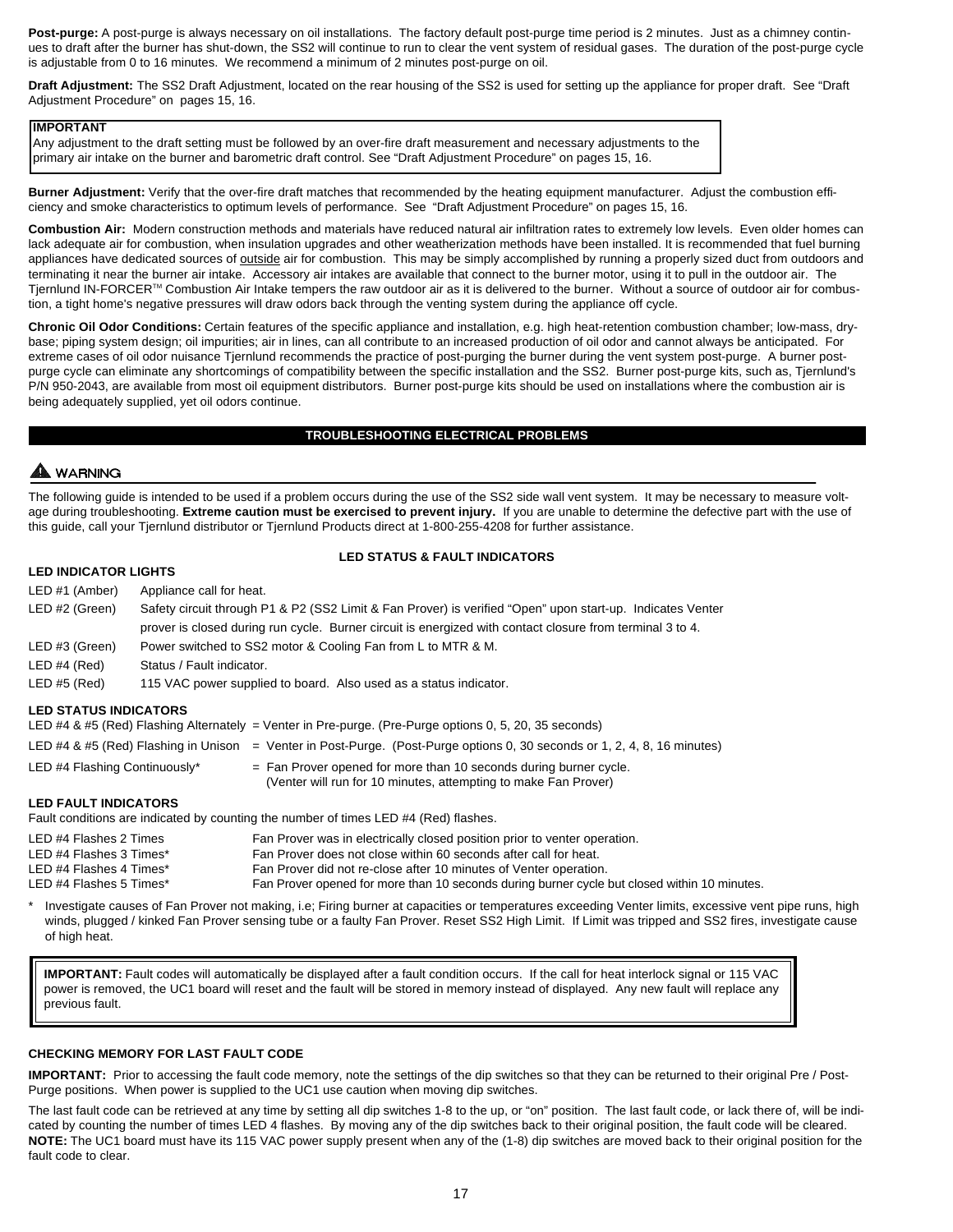### **SYMPTOM 1: SS2 OPERATES CONTINUOUSLY**

Verify that Venter is not in post-purge mode which could last up to 16 minutes. A factory post-purge has been set for 2 minutes. LED #4 & #5 (Red) will flash in unison during post-purge. A Venter pre-purge could also be set for up to 35 seconds. LED #4 & #5 (Red) will flash alternately during prepurge. See "Pre / Post-Purge Settings" on page 5.

Verify that LED #1 (Amber) is not lit.

Yes, LED #1 (Amber) is lit: Check interlock wiring. Confirm burner control(s) are functioning properly. UC1 control is receiving constant call for heat signal. LED #1 (Amber) is not lit: Replace UC1 circuit board part number 950-8804.

### **SYMPTOM 2: SS2 MOTOR AND/OR COOLING FAN DOES NOT OPERATE**

Verify that UC1 control has power, LED #5 (Red) should be lit. Verify that LED #4 (Red) is not flashing. See "LED Status & Fault Indicators", page 17. Verify RED voltage selection jumper corresponds with interlock voltage (i.e 24V, 115V or "Dry").

No: Check circuit breaker, disconnect switches and wiring. Confirm that Venter motor leads are connected to N & MTR terminals.

Yes, LED #5 (Red) is lit: Verify that the interlocked burner is calling for heat, LED #1 (Amber) should be lit.

No, LED #1 (Amber) is not lit: Verify interlock wiring and that thermostat/aquastat is adjusted to call for heat. Verify that the RED voltage selection jumper is installed so that it matches the voltage of the interlocked burner.

Yes, LED #1 (Amber) is lit: Verify Prover safety circuit fault does not exist. See, "LED Status & Fault Indicators", page 17. If faults exist check Prover P1 & P2 safety circuit.

If no faults exist, check for 115 VAC across terminals N and MTR.

Voltage present: Confirm motor & cooling fan leads are securely on N and MTR. If so, replace SS2 motor p/n 950-0015 or SS2 cooling fan, p/n 950-0020.

No voltage present: Replace UC1 circuit board part number 950-8804

#### **SYMPTOM 3: SS2 OPERATES, BUT BURNER DOES NOT**

Push reset button on SS2 high limit behind access cover underneath SS2 draft adjustment knob. **NOTE:** Insufficient post-purge may cause limit to trip. If the limit switch trips, verify that the post-purge setting is long enough to remove residual heat from the combustion chamber. If high limit will not reset and has an open circuit, replace high limit part number 950-0018. Verify that the cooling fan operates whenever the SS2 is running. If high limit trips repeatedly, do not operate the heater until the source of excessive heat has been determined and repaired. For any newly established call for heat the SS2 will run for 60 seconds to try to close the fan prover circuit (P1 to P2). If circuit can not be made after 60 seconds LED #4 (Red) will flash 3 times, indicating a prover check circuit fault on UC1 start up. **NOTE:** The UC1 safety circuit and LED #4 will be reset if the call for heat interlock signal or 115 VAC power is removed. If the fan prover makes on start up, but breaks for more than 10 seconds during the burner cycle, LED #4 will flash continuously indicating a prover circuit fault. The SS2 will continue to run for 10 minutes to try to make the prover circuit as long as a call for heat exists. If Prover is not made within 10 minutes the SS2 will shut down and LED #4 will flash 4 times indicating a prover circuit fault. Remove the call for heat and then reestablish to reset the UC1 prover safety circuit (P1 to P2) & LED #4.

Verify that LED #2 (Green) is lit.

Yes, LED #2 (Green) is lit: Verify that "call jumper" is connected from J1 to J2 on UC1 circuit board if using typical wiring where supply voltage from terminal 1 is routed to terminal 3 through "call jumper" then to 4 when appliance interlock relay makes. With call for heat established, verify that wiring is correct by measuring voltage between terminals 1 & 2 and 2 & 4 of UC1 terminal strip. **NOTE:** If a different voltage source is provided to terminal 3 which is switched to terminal 4 or when using the A-B dry contacts, voltage measurements may not apply. For millivolt installations make sure system Limits are reset and relight pilot.

No, LED #2 (Green) is not lit: Remove power from UC1 and push dip switch #9 up or "on" to deactivate Fan Prover status check. Remove P1 and P2 prover leads off of Fan Prover switch and jumper together. Reset SS2 High Limit if not previously done. Reestablish power and call for heat. After Venter pre-purge, if set (up to 35 seconds), LED #2 (Green) should light.

No, LED #2 (Green) does not light: Replace UC1 circuit board, part number 950-8804.

Yes, LED #2 (Green) lights up: The Fan Proving switch may not be closing, SS2 High Limit may be tripped, wiring connections are incorrect/broken or burner control(s) are not functioning properly. Push reset button on SS2 high limit behind access cover underneath SS2 draft adjustment knob. **NOTE:** Insufficient post-purge may cause limit to trip. If the limit switch trips, verify that the post-purge setting is long enough to remove residual heat from the combustion chamber. Verify that the cooling fan operates whenever the SS2 is running. If high limit trips repeatedly, do not operate the heater until the source of excessive heat has been determined and repaired. If high limit will not reset and has an open circuit, replace high limit part number 950-0018. Verify inlet assembly sensing tube is clean. Verify fan proving switch flexible sensing tube is clean and not crimped or cracked. Remove two fan prover switch retaining screws, disconnect sensing tube from the proving switch and connect sensing tube to draft gauge. Initiate call for heat. With SS2 running, verify that venter performance is sufficient to close fan prover. Draft gauge should read a minimum of -0.40" w.c. If draft gauge is unavailable, verify that Venter performance is sufficient to close Fan Prover contacts by checking for continuity across switch. **IMPORTANT:** After continuity check push dip switch #9 back down to "activate" Fan Prover status check. Replace Fan Prover leads from P1 and P2 back on Fan Proving switch.

No, measured draft is less than -0.40" w.c. or Prover contacts are not making: Verify that SS2 damper is completely open and visually inspect system for blockages. Confirm that maximum BTU/hr. input, temperature and vent pipe lengths are not exceeded. See "Application Table" on page 1 for capacities.

Yes, measured draft is at least -0.40" w.c.: Replace fan proving switch, (**Old style** metal, exterior junction box mounted, p/n 950-0016) (**New style** plastic, interior junction box mounted, p/n 950-0029). Old and new style switches are not interchangeable.

# **MAINTENANCE**

### **INSTALLER AND USER REQUIREMENTS**

**•** Installer must visually inspect unit annually.

- On oil, installer must verify over-fire draft, CO2 and smoke readings are all correct. See "Draft Adjustment Procedure" on pages 15, 16.
- Inspect vent pipe for evidence of corrosion. If any corrosion is found replace vent pipe and inspect venter.

## **IMPELLER INSPECTION**

We recommend that the SS2 impeller be inspected annually. Improper oil burner adjustment can cause excessive particulate build up over time and impair venter performance. **NOTE:** See "SS2 Terminology" on page 3 for isometric diagram when following impeller inspection procedure.